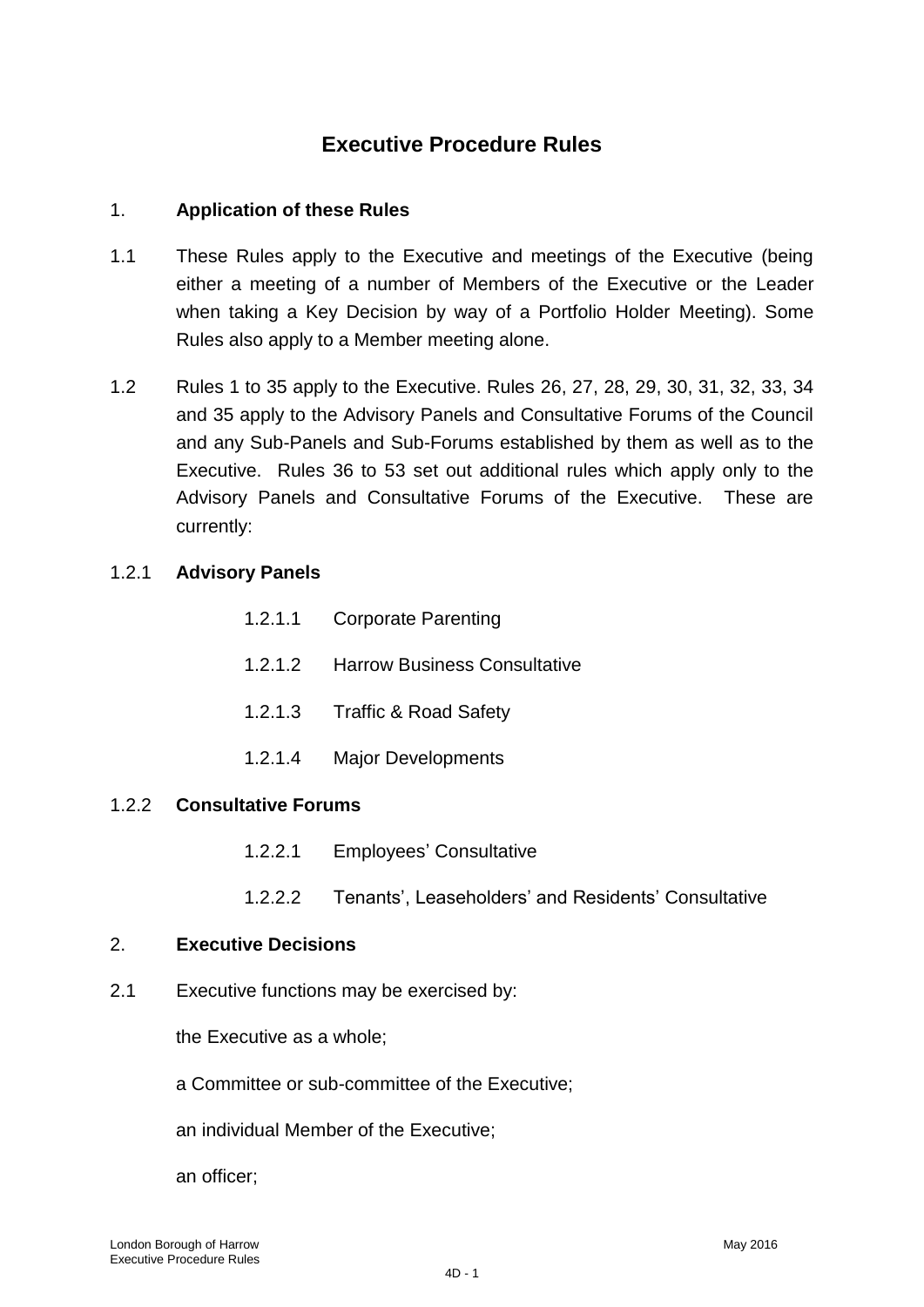an area committee;

an arrangement with another authority for the discharge of functions.

2.2 A Key Decision may not be taken by an individual Member of the Executive unless either it has been delegated to an individual Member of the Executive in accordance with Rule 11.2 or it is a Key Decision on an urgent matter and is taken in accordance with Rule 3 of the Appendix to the Executive Procedure Rules.

### 2.3 **Definition of Executive Meeting**

An Executive meeting shall include:

- 2.3.1.1 a meeting open to all Members of the Executive.
- 2.3.1.2 a committee or sub-committee of the Executive.
- 2.3.1.3 An individual Member of the Executive (Portfolio Holder) when making Key Decisions.

#### 3. **Delegation by the Executive**

- 3.1 The Leader or, in the absence of the Leader, the Deputy Leader will present to the Council a written record of delegations made by him/her at the Annual Meeting of the Council for inclusion in the Allocation of Responsibilities (set out in Part 3 of this Constitution).
- 3.2 The document presented by the Leader or, in the absence of the Leader, the Deputy Leader must contain the following information relating to Executive functions in the ensuing Municipal Year:

the name of the Executive Member who will serve as Deputy Leader;

the names and Wards of the Councillors appointed to the Executive;

the nature of the Portfolios to be held by each Executive Member;

the extent of any authority delegated to those Executive Members individually, including details of the limitation on their authority;

the nature and extent of any deputising arrangements within the Executive;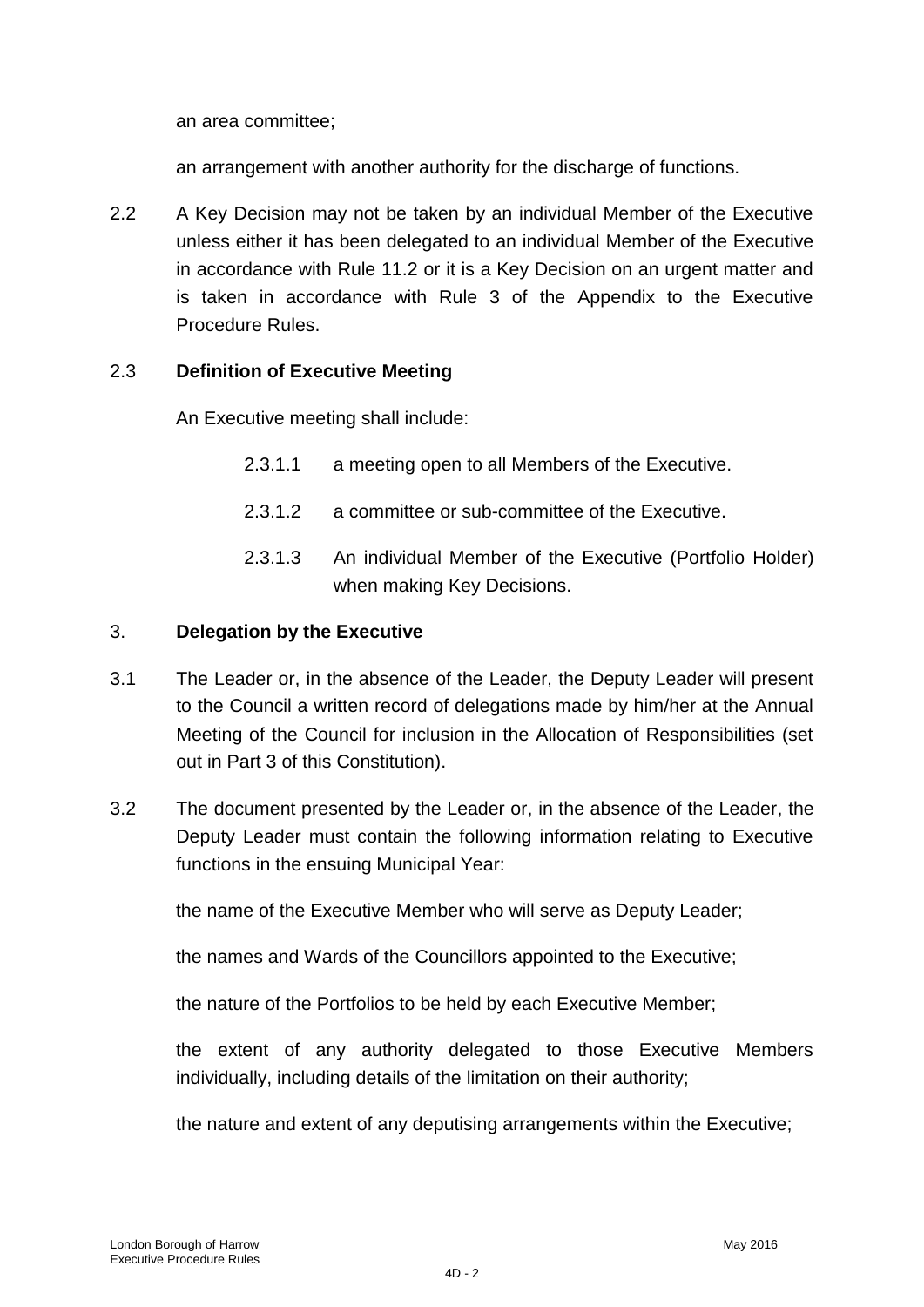any changes to the terms of reference and constitution of the Executive Committees or Executive Sub-committees and the names of the Executive Members appointed to them;

any changes to the nature and extent of any delegation of Executive functions to any other authority or any arrangements with another authority for the discharge of functions and the names of those Executive Members appointed to any joint committee for the coming year;

any changes to the nature and extent of any delegation of Executive functions to officers with details of any limitation on that delegation, and the title of the officer to whom the delegation is made;

3.3 In an election year the documents referred to in 3.2 above may be presented by the Leader or, in the absence of the Leader, the Deputy Leader to the first Council meeting following the Annual Meeting. This may be a special meeting convened for the purpose.

## 4. **Sub-delegation of Executive Functions**

4.1 The Executive, or an individual Member of the Executive, may delegate functions for which they are responsible only to the extent permitted within the Allocation of Responsibilities in Part 3 of the Constitution.

## 5. **The Council's Allocation of Responsibilities and Executive Functions**

- 5.1 The Council will approve a Scheme of Delegations or Allocation of Responsibilities, and may amend it at any time by resolution, but will normally undertake any revision at its annual meeting. However, in years where whole Borough elections are held, notification of the Scheme of Delegation or Allocation of Responsibilities may be presented at the next Council meeting after the Annual Meeting.
- 5.2 The Executive, or individual Member of the Executive exercising functions by virtue of the Scheme of Delegation or Allocation of Responsibilities, may make proposals for changes to the Scheme of Delegation or Allocation of Executive responsibilities, but any such proposals must be agreed by the Leader and reported to the next available Council meeting.
- 5.3 The Leader may appoint a maximum of 4 Non-Executive Members of Cabinet from the Voluntary Sector and from elected Members as nominated by their group leaders. Non Executive Members of Cabinet may speak but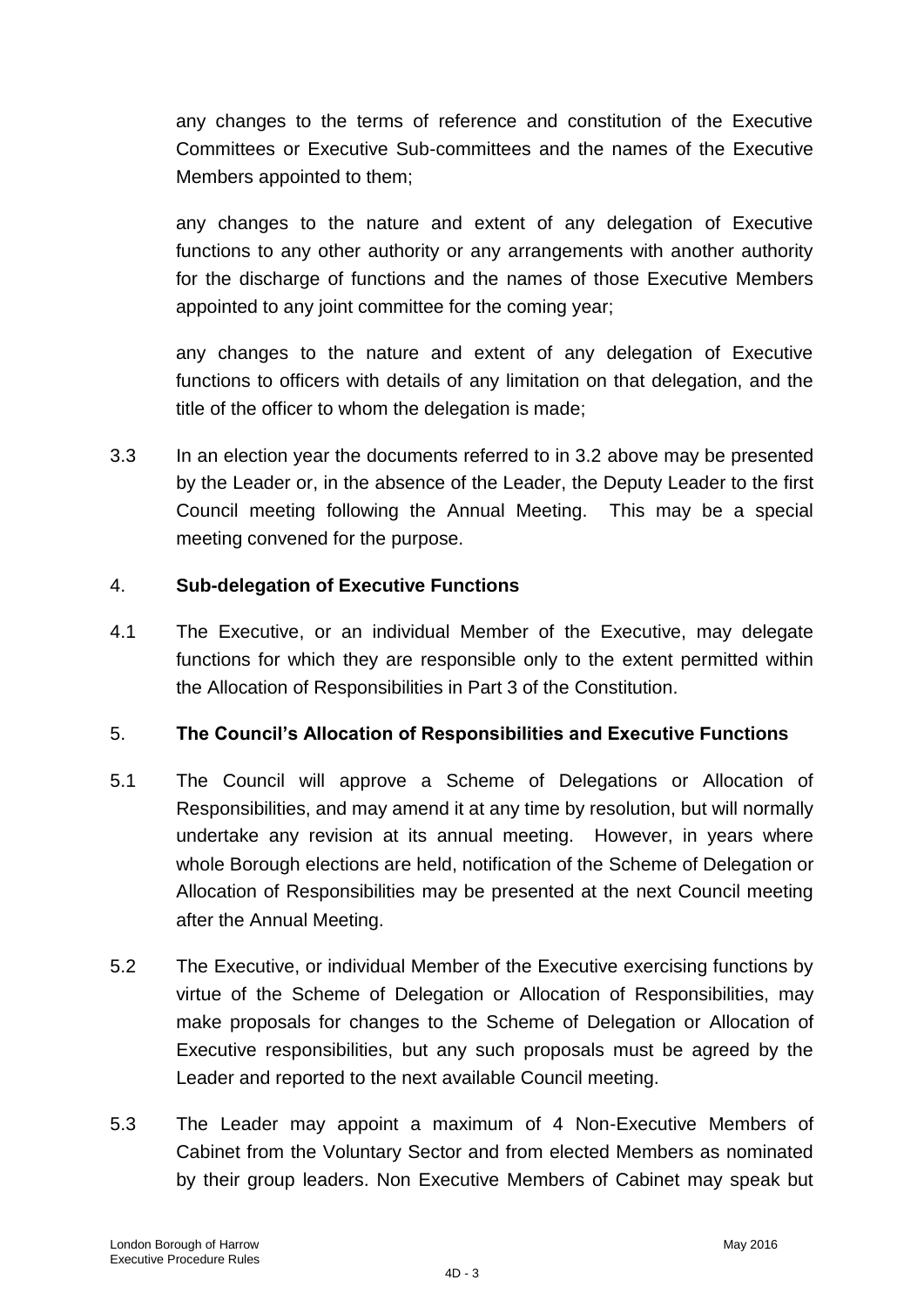not vote on items before Cabinet in private and public meetings and have commensurate access to documents as full Cabinet Members except for draft Cabinet reports which will be restricted to Non-Executive Members of the administration

#### 6. **Conflicts of Interest**

- 6.1 If an individual Member of the Executive has a conflict of interest or if every Member has a conflict of interest this should be dealt with as set out in the Council"s Code of Conduct for Members in Part 5A of this Constitution.
- 6.2 If the exercise of an Executive function has been delegated to an individual Portfolio Holder and a conflict of interest arises, then the function may be exercised, by the Leader or Deputy Leader. In the case where an officer is unable to take a delegated decision due to a conflict of interest, and no scheme exists within the department which allows referral of that decision to another appropriate officer, that decision will be referred to the relevant Portfolio Holder, or the Leader or Deputy Leader.
- 6.3 If a conflict of interest arises for the Leader or Deputy Leader where the decision would have been referred to them, then that decision may be referred to Cabinet

### 7. **Business not on the Agenda**

7.1 Business not on the agenda may only be considered where:

the Access to Information Procedure Rules in Part 4G of the Constitution have been complied with; or

a Member of the Executive or any Statutory Officer has requested that an item is placed on the agenda for the meeting at any time before the start of the meeting and the Executive agrees to the item being included on the grounds of urgency. The grounds of urgency and the circumstances giving rise to the request must be recorded in the minutes of the meeting.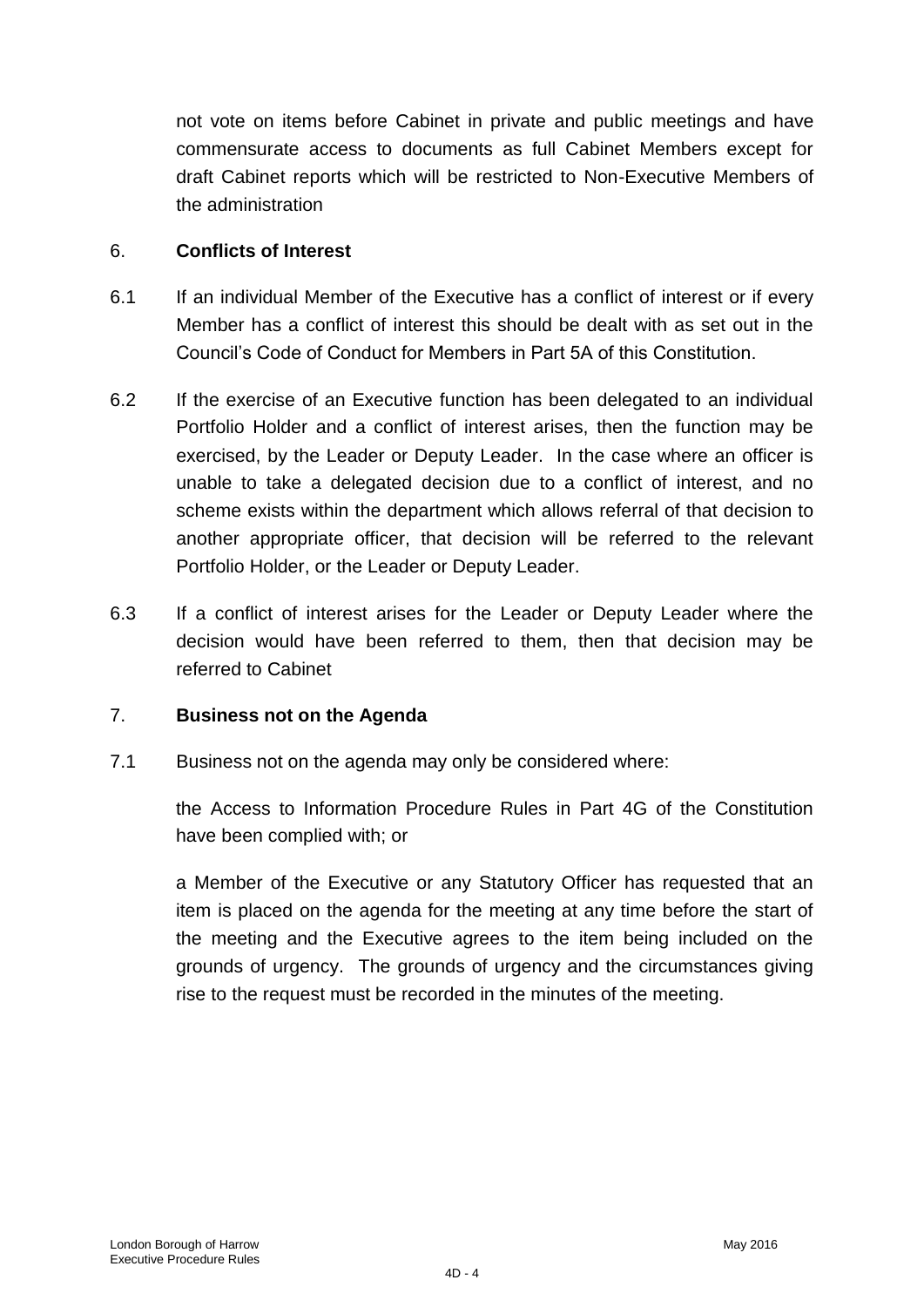### 8. **Executive Meetings**

### 8.1 **Time, place and changes to meetings**

The Executive will meet at 6.30 pm on the days set in the Council calendar. The Executive will meet at the Council"s Civic Centre, Station Road, Harrow HA1 2XQ, but it may meet elsewhere if appropriate, and provided notification is given on the agenda for the meeting.

The Leader or, in the absence of the Leader, the Deputy Leader may convene additional meetings of the Executive, provided that the requirements of the Access to Information Procedure Rules in Part 4G of this Constitution are complied with.

The date and time of a meeting of the Executive may be changed by the Leader or, in the absence of the Leader, the Deputy Leader upon giving five clear working days' notice.

### 8.2 **Special Meetings**

Those listed below may request the Monitoring Officer to call Executive meetings in addition to ordinary scheduled meetings:

- 8.2.1.1 the Executive by resolution;
- 8.2.1.2 the Leader of the Council;
- 8.2.1.3 the Monitoring Officer (where the proper officer is not also the Monitoring Officer); or Chief Financial Officer;
- 8.2.1.4 at least one-third of the Members of the Executive, if they have signed a requisition presented to the Leader of the Council and he/she has refused to call a meeting or has failed to call a meeting within five clear working days of the presentation of the requisition.

If not otherwise already specified by resolution or by the Chairman, the date, time and place of special meetings will be set by the Leader of the Council.

The Monitoring Officer must give notice of the time and place of a public meeting by displaying it at the offices of the relevant local authority and publishing it on that authority"s website, if it has one at least 5 clear days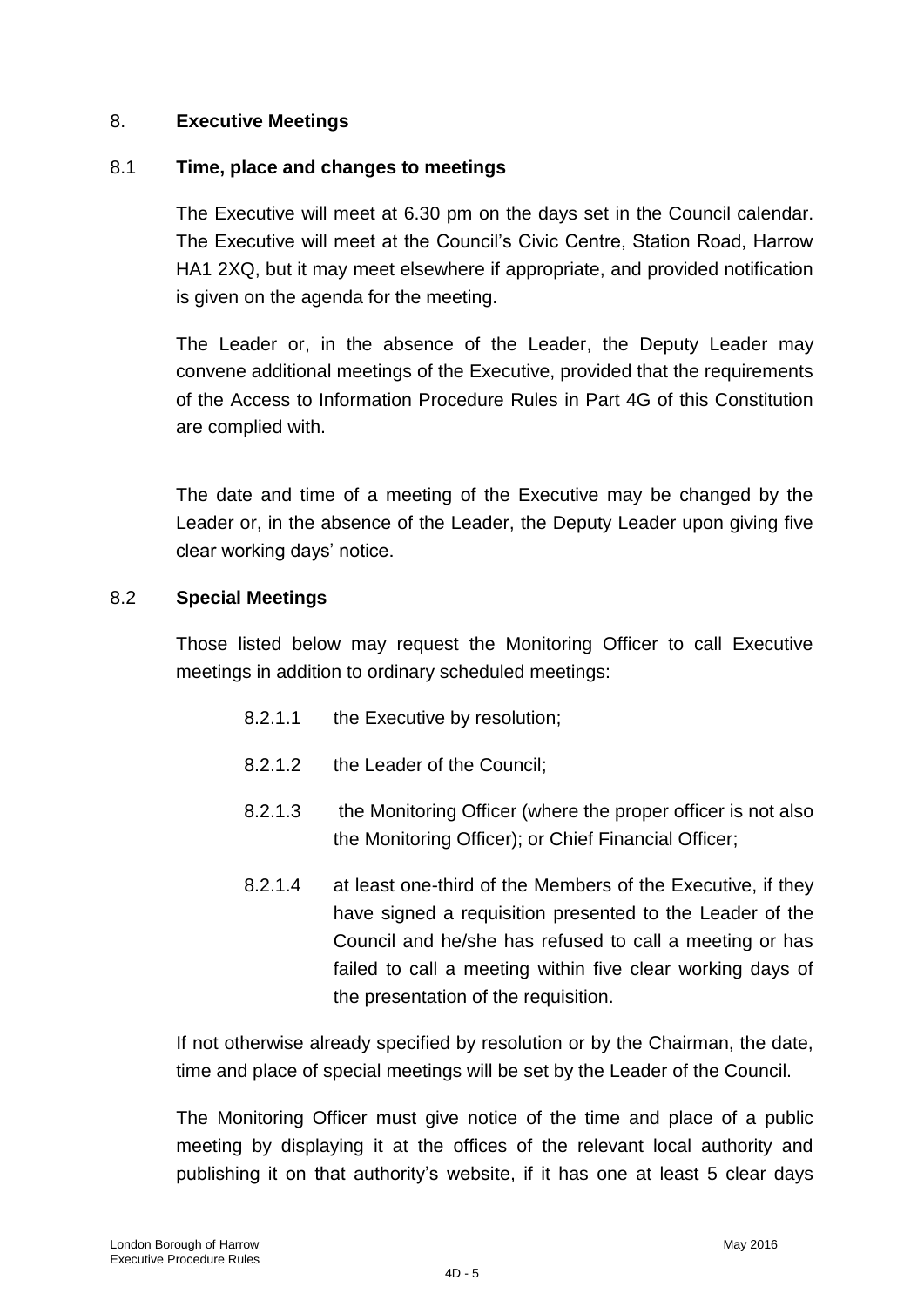before the meeting or where the meeting is convened at shorter notice, at the time the meeting is convened.

Where a meeting is convened at short notice, no item of business shall be considered unless a copy of the agenda including the item of business has been available for inspection by the public from the time that the agenda for the meeting was sent to members.

### 8.3 **Business**

Business at special meetings of the Executive shall be restricted to any item of business specified by the Executive, Leader, Monitoring Officer or Chief Financial Officer when calling the meeting or specified in the requisition presented by at least one-third of the Members of the Executive.

Business at the same special meeting may be added to the agenda subject to the agreement of the Monitoring Officer following consultation with the Leader of the Council and the leader(s) of the Opposition Group(s), stating reasons for urgency.

### 9. **Meetings of the Executive to be held in Public**

9.1 All meetings of the Executive will be held in public. These meetings will be governed by the Access to Information Procedure Rules in Part 4G of this Constitution. Where the Executive is considering reports on matters which contain confidential or exempt information it may pass a resolution to exclude the press and public in accordance with the Access to Information Procedure Rules, having given 28 clear calendar days" notice of the intention to hold a private meeting (or part private).

#### 10. **Quorum**

- 10.1 Subject to Rule 10.2, the quorum for a meeting of the Executive shall be a minimum of three.
- 10.2 In order for an Executive meeting to be quorate, the Leader or Deputy Leader must be present unless they are precluded from participating in the item of business by reason of a conflict of interest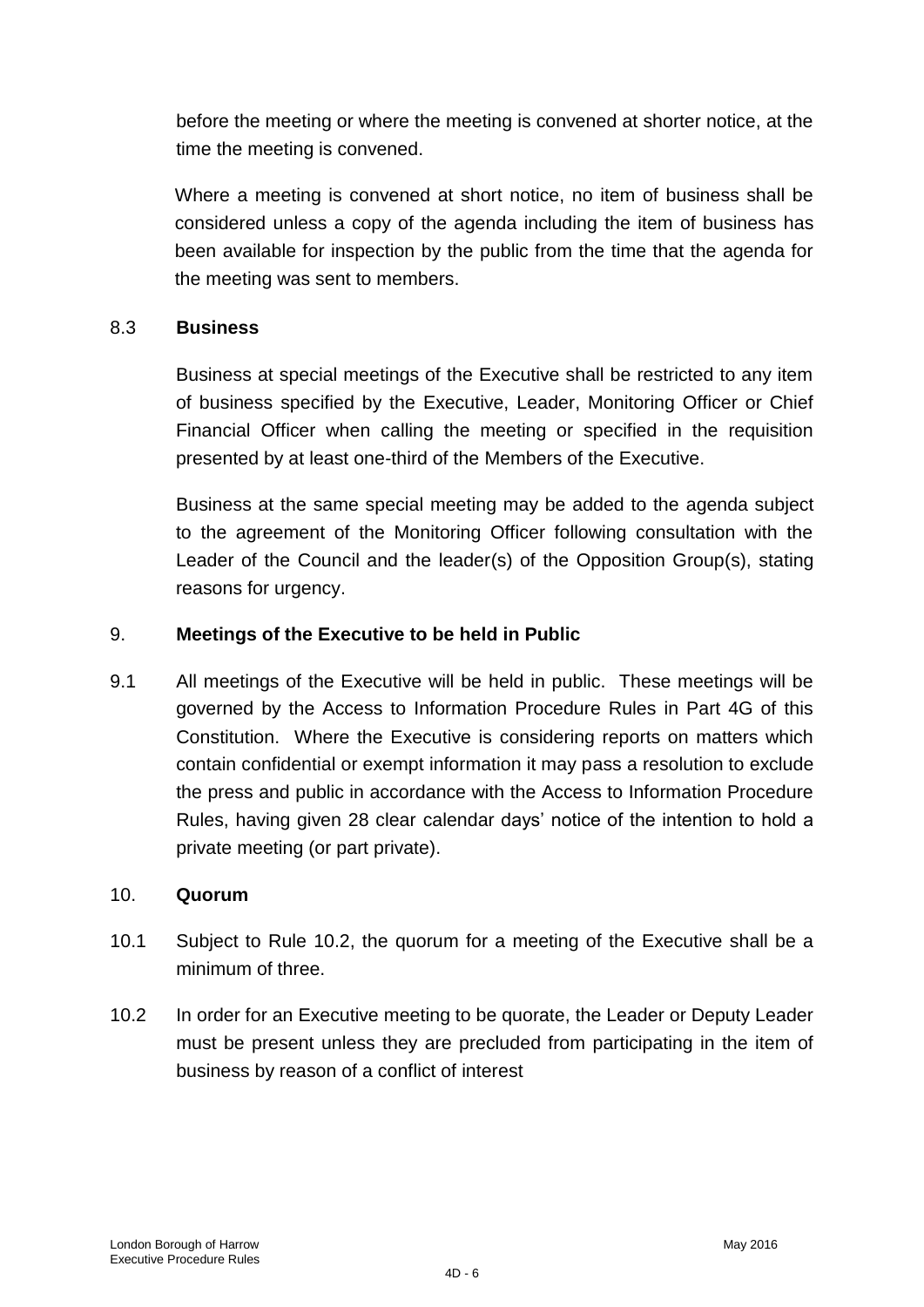## 11. **Procedure for Decision Making by the Executive**

- 11.1 Executive decisions taken by the Executive as a whole will be taken at a meeting convened in accordance with the Access to Information Procedure Rules in Part 4G of this Constitution.
- 11.2 Where Executive Key Decisions are delegated to individual Executive Members in accordance with paragraph 3.2.4, those decisions shall be taken in accordance with the Access to Information Procedure Rules in Part 4G of this Constitution.
- 11.3 Where Executive Key Decisions are delegated to officers of the Council, those decisions may be taken in private, but notice that the decision will be taken and notification of the decision made must be in accordance with the Access to Information Procedure Rules in Part 4G of this Constitution.

### **Conduct of Executive Meetings**

#### 12. **Chair of the Executive**

12.1 At a meeting of the whole Executive the Leader shall preside if he or she is present. In the absence of the Leader, the Deputy Leader shall preside. If neither the Leader nor Deputy Leader are present, the meeting shall not proceed unless they are precluded from participating in the item of business by reason of a conflict of interest.

#### 13. **Attendance at Executive Meetings**

- 13.1 Non-Executive Members of the Council, members of the public and press may attend all meetings of the Executive, subject to Rule 9 above.
- 13.2 The 4 Non Executive Members of the Cabinet may attend meetings of the Cabinet
- 13.3 The Head of Paid Service, Corporate Directors and the Monitoring Officer should normally be present at all meetings. Other officers of the Council may attend meetings as appropriate and as arranged by the Head of Paid Service and Corporate Directors.

#### 14. **Principles of Executive Decision Making**

14.1 All decisions of the Executive will be made in accordance with the following principles;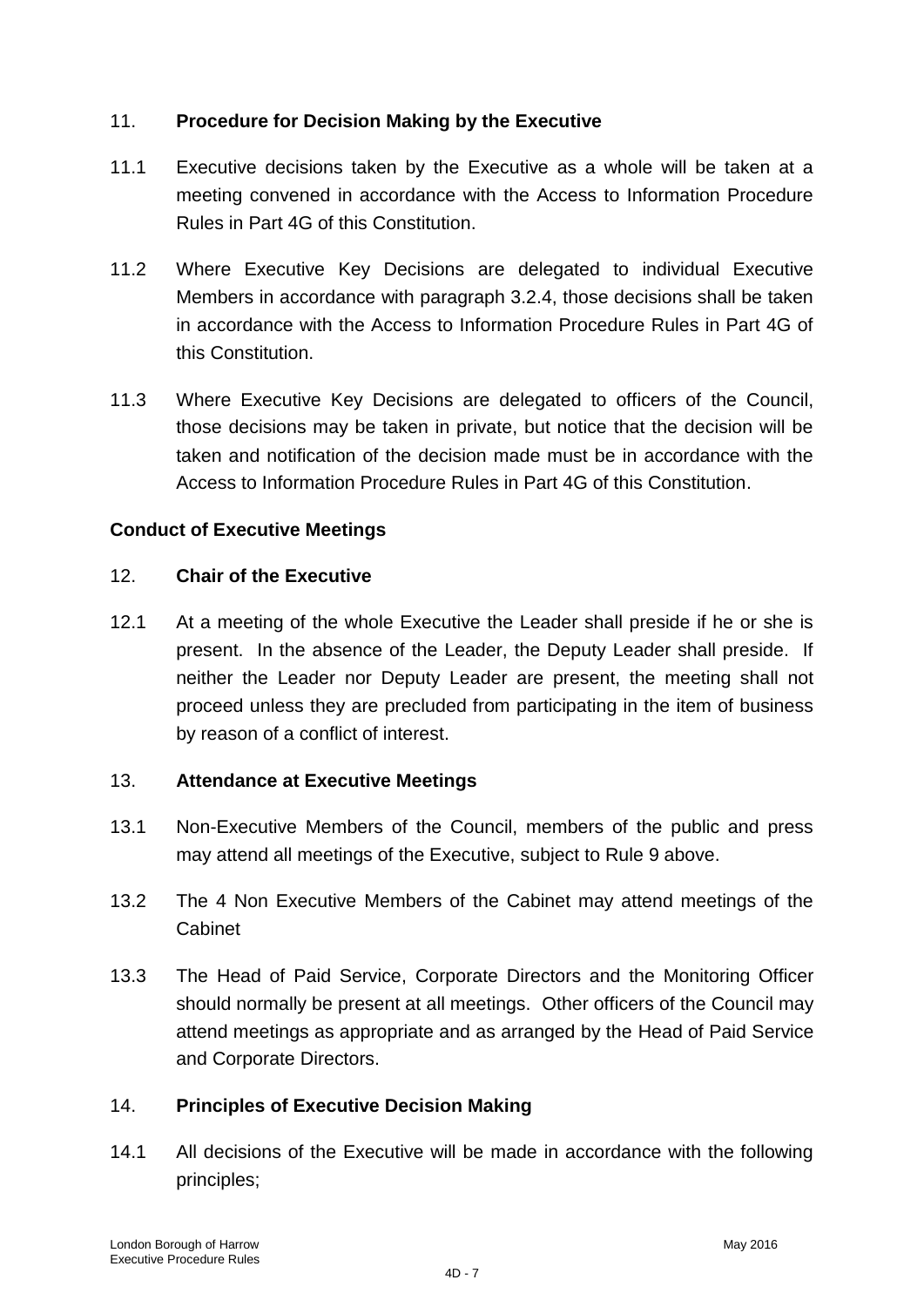proportionality (i.e. the action must be proportionate to the desired outcome);

due consultation and the taking of professional advice from officers;

a respect for human rights;

a presumption in favour of openness;

clarity of aims and desired outcomes;

explaining the options that were considered and giving the reasons for the recommendation(s).

the Public Sector Equality Duty.

#### 15. **Petitions**

15.1 Presentation of petitions

All petitions received relating to Executive functions shall be dealt with in accordance with the Council"s Petition Scheme (at Appendix A to the Council Procedure Rules) and will normally be referred to the Executive or appropriate Portfolio Holder, Advisory Panel or Consultative Forum. If the petitioners request that the petition be presented at a meeting of the Executive this can be done in the following ways:

a representative of the petitioners may attend at the time stated for the start of the Executive meeting, or prior to an individual Executive Member making a decision, and request to read the petition to the meeting;

the petitioners may send the petition to the Monitoring Officer and request for the Leader, Deputy Leader or an Executive Member to read the petition.

15.2 The person presenting the petition may only read the terms of the petition and may not make any further comments. That person will have one minute to read the terms of the petition unless the Chair determines that this time limit should be extended or reduced.

## 15.3 **Notice and consideration of petitions**

15.3.1 There is no need for any advance notice to be given of the wish to present a petition to the Executive.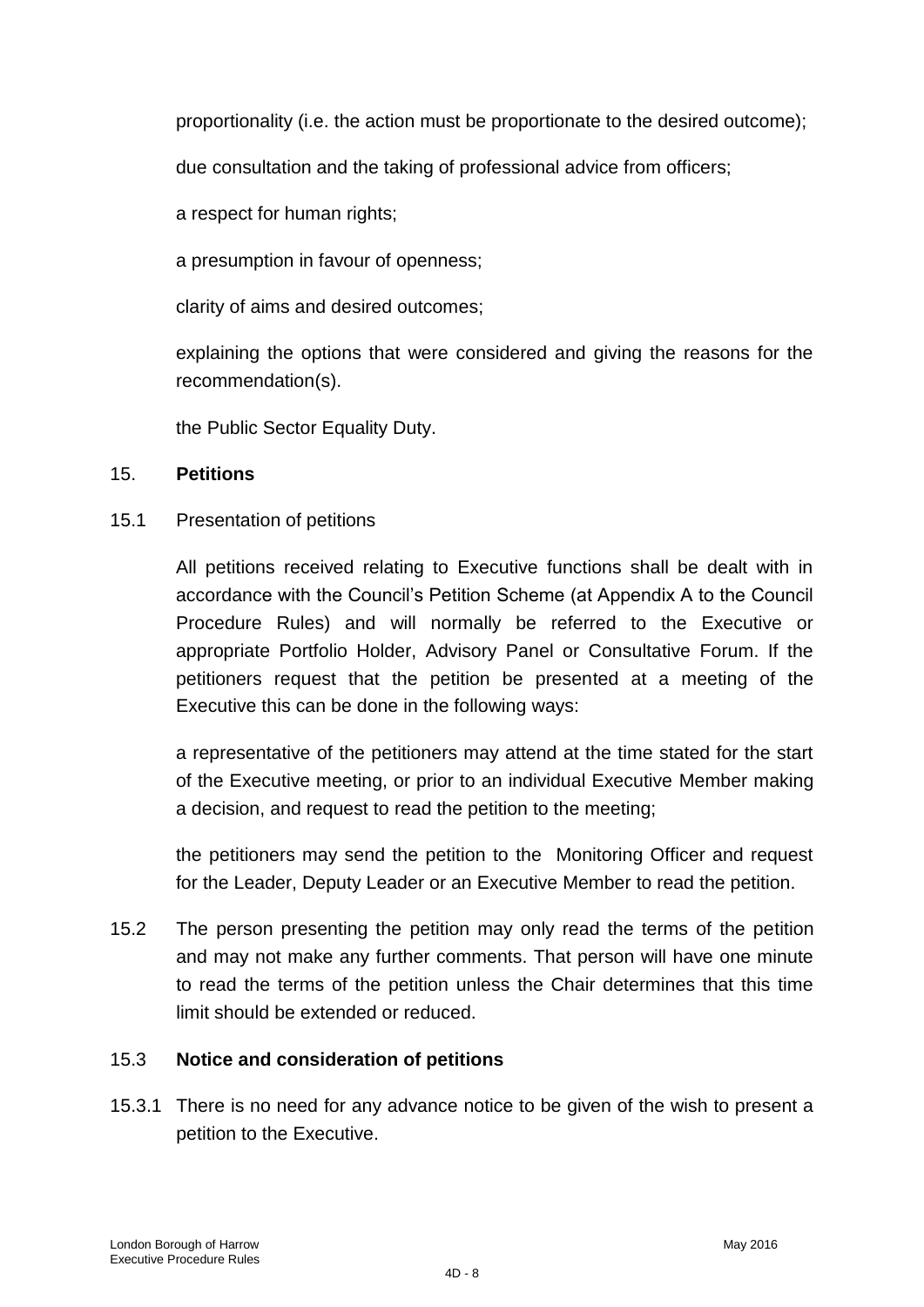#### 16. **Public Questions**

#### 16.1 **General**

16.1.1 Members of the public may question the Executive and Portfolio Holders at meetings. Questioners will not be allowed to address the Executive generally on a matter, they may only ask questions relating to matters within the terms of reference of the Executive. Questions relating to individual cases and/or matters relating to staffing and conditions of service will not be permitted.

#### 16.2 **Time limit for questions**

16.2.1 There will be a time limit of 15 minutes for the asking and answering of public questions. Once this time limit has been reached no further questions can be asked but a questioner can complete a question or a supplemental question, and the Member can complete a reply. Unless the Chair permits otherwise a reply to a question shall not exceed three minutes. If the Member answering believes that a longer response is necessary an oral summary will be given and a full reply shall be completed in writing.

#### 16.3 **Order and notice of questions**

- 16.3.1 Questions will be asked in the order notice of them was received, except that the Chair may group together similar questions.
- 16.3.2 A question may only be asked if notice has been given in writing, by fax or by electronic mail to the Monitoring Officer at Democratic Services, Harrow Council, Civic Centre, PO Box 2, Harrow, HA1 2UH or 020 8424 1557 or publicquestions@harrow.gov.uk no later than 3.00 pm two clear working days before the day of the meeting. Each question must be submitted by the questioner, identifying their name, address, and where appropriate email address, and give the name of the Member of the Executive to whom it is to be put.
- 16.3.3 Without prejudicing 16.3.2 above, where a report is circulated after the normal Cabinet agenda despatch by supplemental agenda a question may be asked, if notice has been given in writing, by fax or by electronic mail to the Monitoring Officer at [publicquestions@harrow.gov.uk](mailto:publicquestions@harrow.gov.uk) no later than 3.00 pm ONE clear working day before the day of the meeting. Each question must be emailed from the questioner"s email address, give the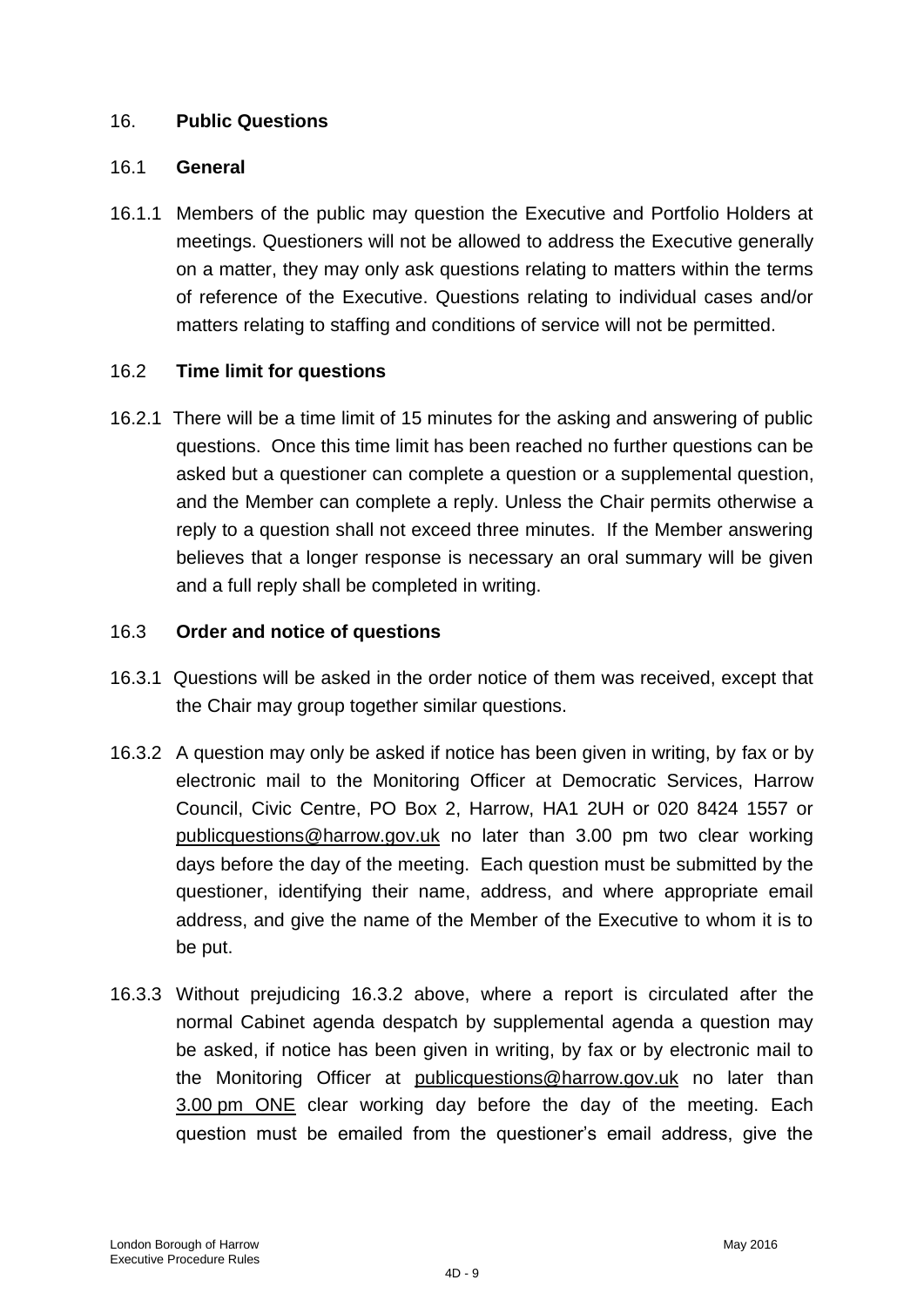name and address of the questioner and name of the Member of the Executive to whom it is to be put.

- 16.3.4 Where reports are published after 1 clear working day before the date of the meeting, a question may only be asked subject to the agreement of the Chair of the meeting.
- 16.3.5 The Member of the Executive to whom any question is put may arrange for another Member of the Executive to answer on his or her behalf.

The Council takes no responsibility for questions which are sent and fail to reach the correct e-mail address, postal address or fax number.

### 16.4 **Number of questions**

16.4.1 At any one meeting no person may submit more than one question. A questioner will be allowed to ask a supplementary question directly relating to the content of the answer given to the written question. The Chair may reject a supplemental question if it falls within any of the categories in Rule 16.5 below.

### 16.5 **Scope of questions**

- 16.5 1 The Monitoring Officer may reject a question if it:
	- 16.5.1.1 is not about a matter for which the Authority has a responsibility or which does not affect the Borough;
	- 16.5.1.2 is defamatory, frivolous or offensive;
	- 16.5.1.3 is substantially the same as a question which has been put at any meeting of the Executive in the last six months; or
	- 16.5.1.4 requires the disclosure of confidential or exempt information.

#### 16.6 **Record of public questions**

- 16.6.1 The Monitoring Officer will send a copy of the question to the Member to whom it is to be put.
- 16.6.2 Copies of all questions will be circulated to all Members of the Executive, will be made available to the public at the meeting and published on the Council"s website after they have been accepted prior to the meeting.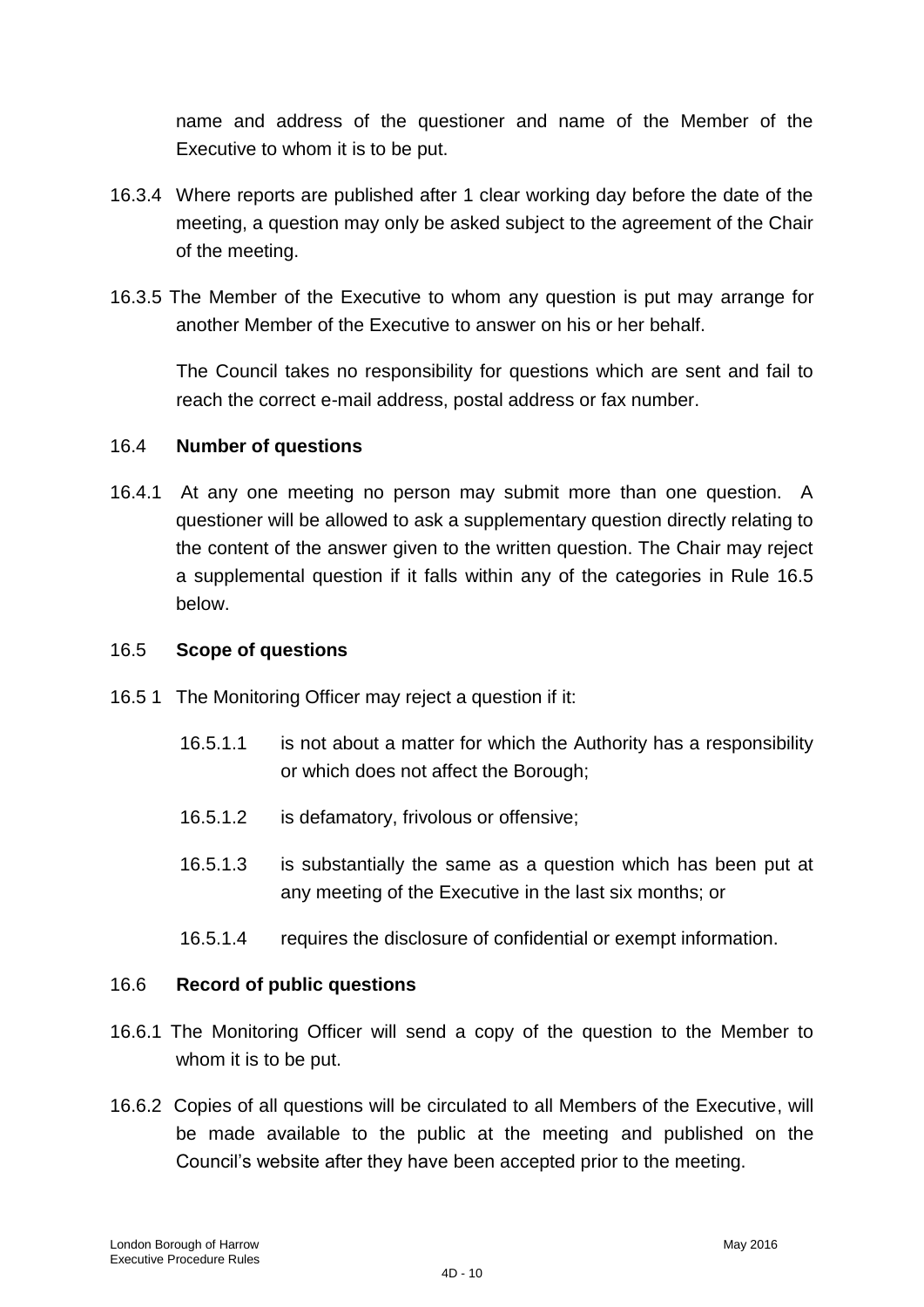### 16.7 **Asking the question at the meeting**

The Chair will invite the questioner to put the question and will respond to the question unless another Member has been nominated to answer on his or her behalf.

If a questioner, who has submitted a written question, is unable to be present, they may ask the Chair to put the question on their behalf. The Chair may either:

- 16.7.1.1 ask the question on the questioner"s behalf; or
- 16.7.1.2 indicate that a written reply will be given; or
- 16.7.1.3 decide, in the absence of the questioner, that the question will not be dealt with.

#### 16.8 **Written answers**

16.8.1 Any question, which cannot be dealt with during public question time because of lack of time, will be dealt with by written answer. A copy of any written answer shall be given to the Monitoring Officer who will send it to the questioner and include in the minutes.

#### 16.9 **Reference of a Question to another Body**

16.9.1 Unless the Chair decides otherwise, no discussion will take place on any question, but any Member may propose that a matter raised by a question be referred to an Advisory Panel, Consultative Forum, Portfolio Holder, Committee or sub-committee. Such a proposal will be voted on without discussion.

## 17. **Questions by Members**

#### 17.1 **Questions with Notice**

17.1.1 Subject to Rule 17.2, a Councillor may ask a Portfolio Holder (Member of the Executive) a question (which depending on its nature may be dealt with in either public or private session) on any matter in relation to which the Executive has powers or duties. For the avoidance of doubt, a Member is not limited to asking a single substantive question at any one Executive meeting.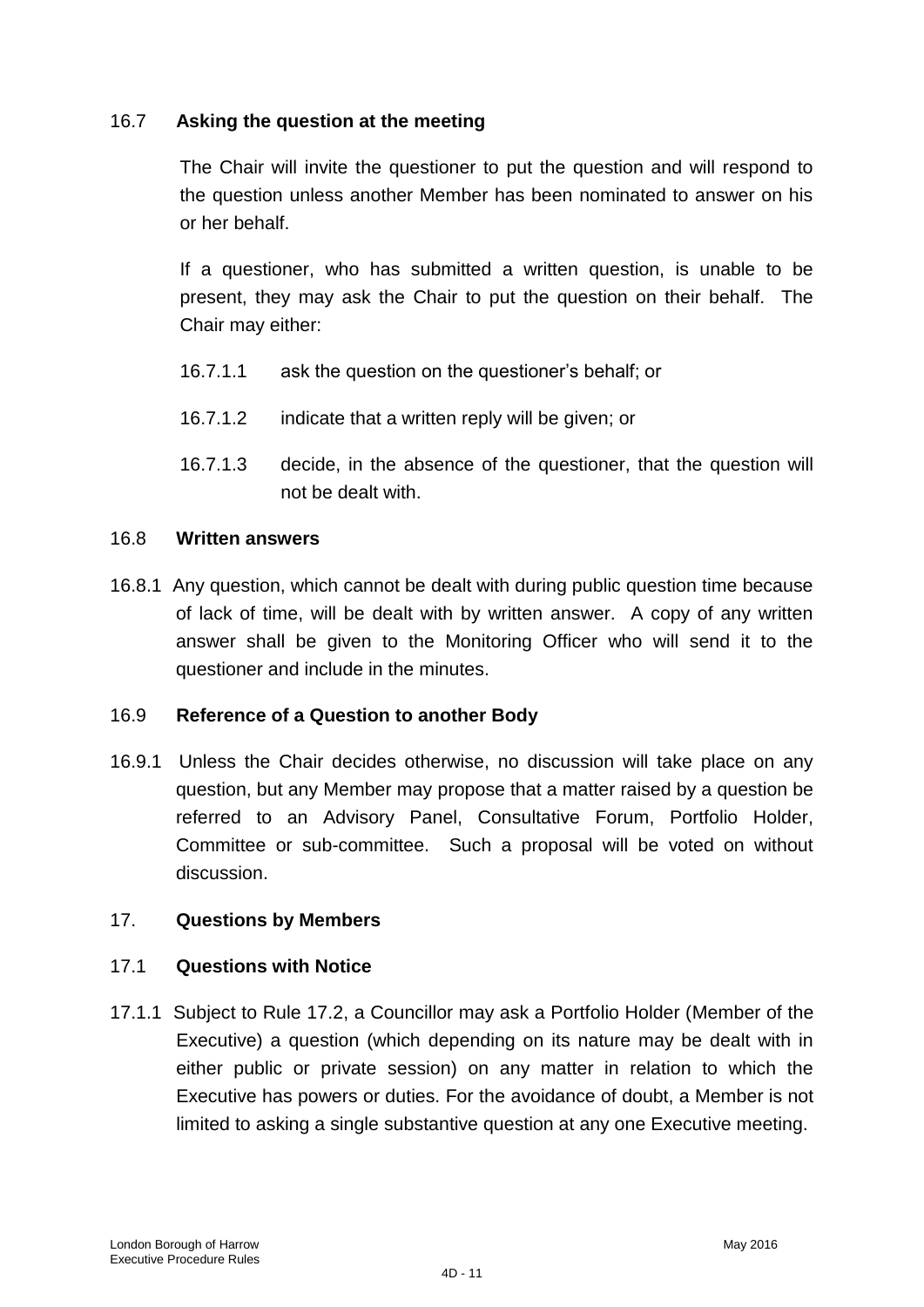17.1.2 A limit of 15 minutes shall be given to the asking and answering of written questions by Councillors under this Rule.

### 17.2 **Notice of Questions**

- 17.2.1 A Councillor may only ask a question under Rule 17.1 if either:
	- 17.2.1.1 they have submitted such question by 3.00pm, two clear working days before the day of the meeting in writing, by fax or e-mail, of the question to the Monitoring Officer; or
	- 17.2.1.2 without prejudicing 17.1.1. above, where a report is circulated after the normal Cabinet agenda despatch by supplemental agenda a question may be asked, if notice has been given in writing, by fax or by e-mail to the Monitoring Officer no later than 3.00 pm ONE clear working day before the date of the meeting; or,
	- 17.2.1.3 the question relates to urgent matters, and they have the consent of the Portfolio Holder to whom the question is to be put and the content of the question is given to the Monitoring Officer by 12 noon on the day of the meeting.
	- 17.2.1.4 Where reports are published after 1 clear working day before the date of the meeting, a question may only be asked subject to the agreement of the Chair of the meeting.
- 17.2.2 Questions will be asked in the order agreed with the relevant Group Leader by the deadline for submission of such to the Monitoring Officer.

#### 17.3 **Response**

An answer may be given by the Portfolio Holder whom the question was asked or by another Portfolio Holder as is considered appropriate.

An answer may take the form of:

- 17.3.1.1 a direct oral answer;
- 17.3.1.2 where the desired information is a publication of the Council or other published work, a reference to that publication; or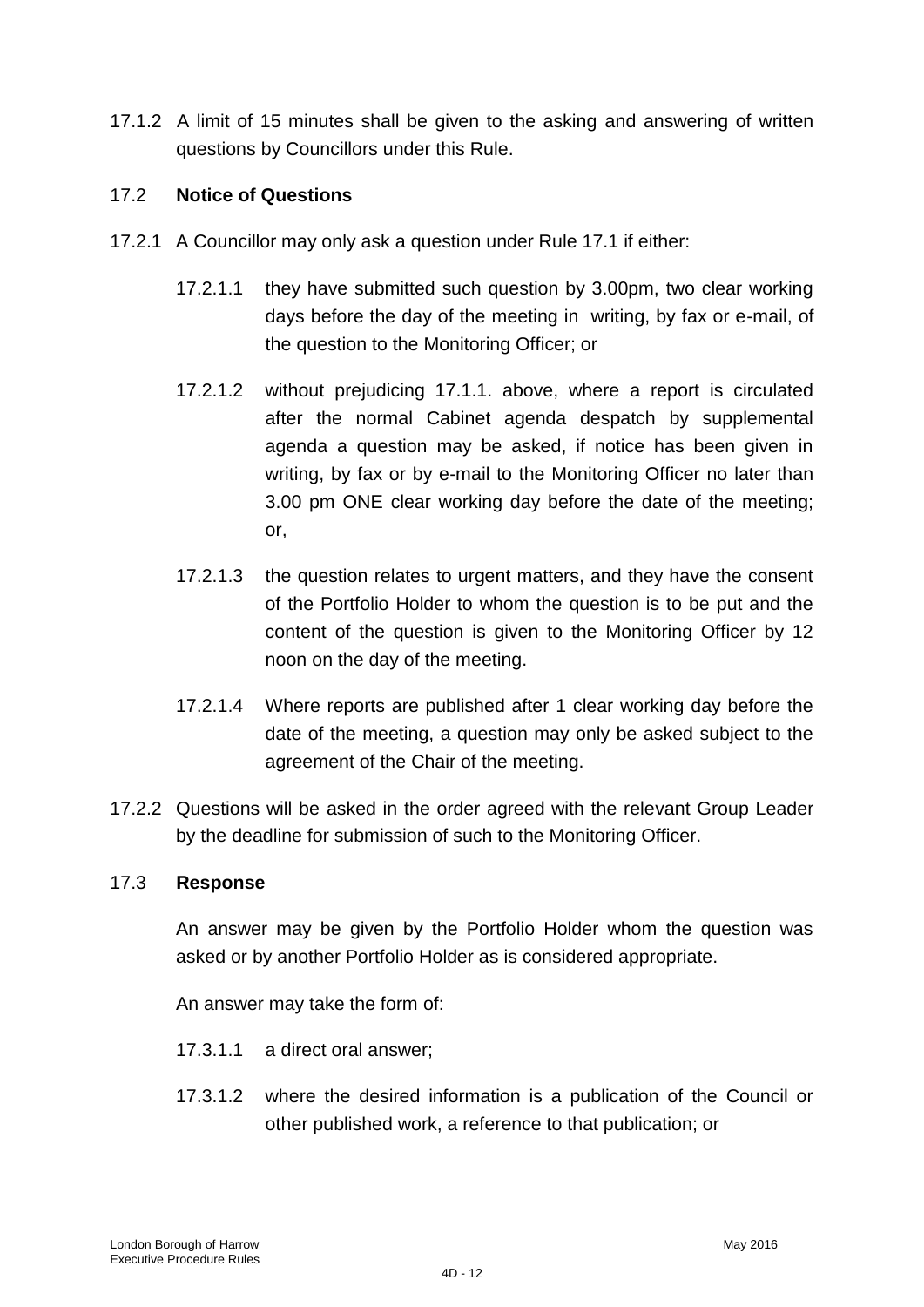17.3.1.3 where the reply cannot conveniently be given orally, a written answer supplied later to the questioner.

### 17.4 **Supplementary Question**

17.4.1 A Councillor asking a question under Rule 17.1 may ask one supplementary question without notice of the Portfolio Holder of whom the first question was asked. The supplemental question must arise directly out of the original question or reply.

### 17.5 **Limits to the Length of Questions and Responses**

- 17.5.1 A questioner may only ask one direct question and one supplementary question, in the case of a question from a Councillor and may not seek to address the Executive meeting on any issues arising.
- 17.5.2 A Portfolio Holder giving an answer may speak for no longer than three minutes in replying to that question (two minutes in respect of a supplemental question/answer). If a Portfolio Holder believes that a longer answer is necessary an oral summary will be given and a full reply shall be completed in writing and sent to the questioner and included in the minutes of the meeting. Every question shall be put and answered without discussion.

#### 17.6 **Invalid Questions**

The Chair may, in consultation with the Monitoring Officer, rule out of order questions which in his or her opinion:

- 17.6.1.1 would risk defamation of an individual or is frivolous or offensive; or
- 17.6.1.2 do not relate to a matter for which the Executive has powers or duties or which does not affect the London Borough of Harrow; or
- 17.6.1.3 would require the disclosure of confidential or exempt information; or
- 17.6.1.4 is substantially the same as a question which has been put at any meeting of the Executive in the last six months.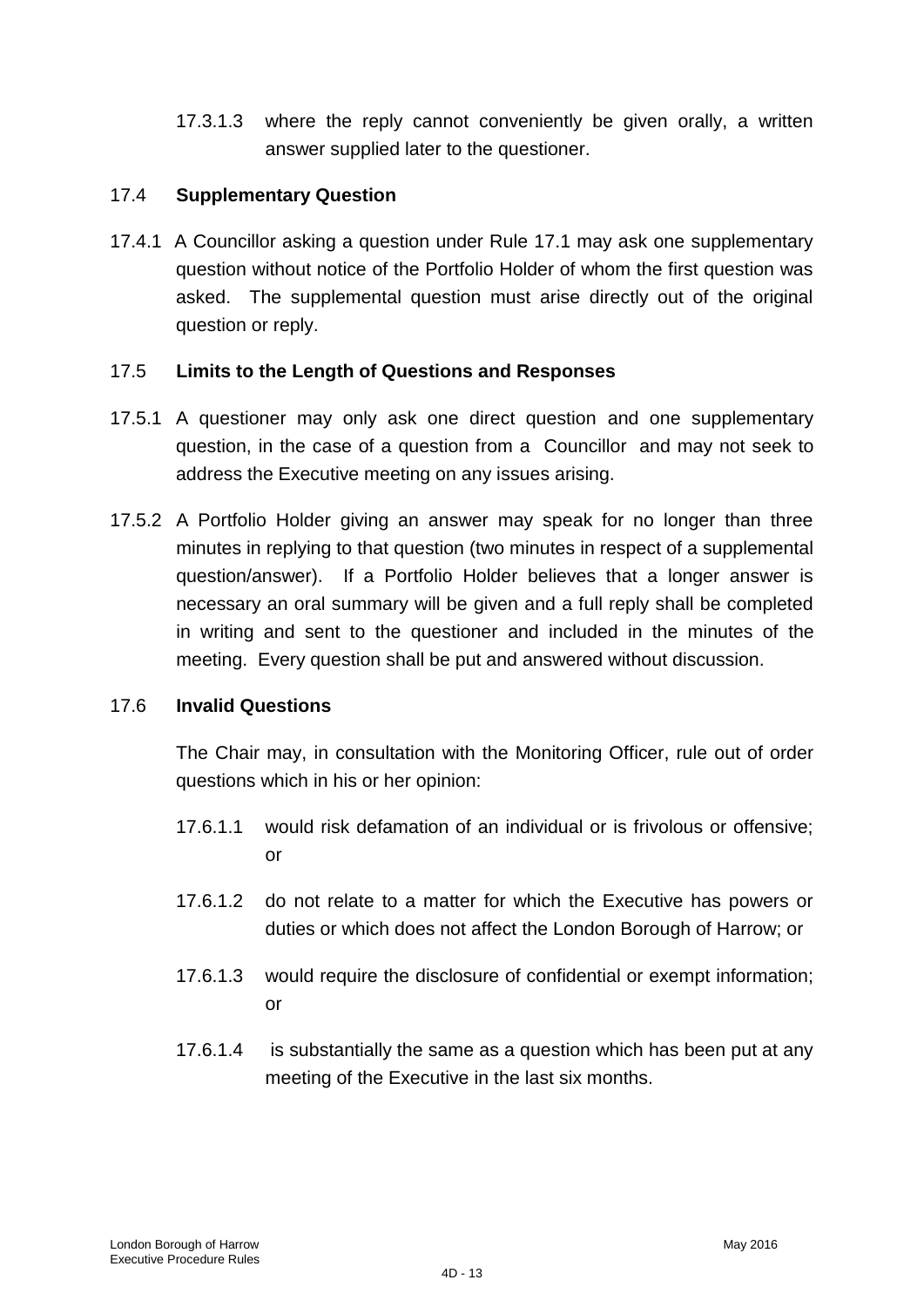#### 18. **The Business of Meetings**

18.1 At each meeting of the Executive, the following business will be conducted where appropriate:

#### apologies

the signing of the minutes of the last meeting by the Chair;

declarations of interest and any dispensations granted by the Monitoring Officer following the direction given by the Standards Committee (if any); and any declarations of a "conflict of interest".

petitions and public questions (if any);

matters referred to the Executive (whether by the Overview and Scrutiny Call-in sub-committee or by the Council) for reconsideration by the Executive in accordance with the provisions contained in the Overview and Scrutiny Procedure Rules or the Budget and Policy Framework Procedure Rules set out in Part 4 of this Constitution.

consideration of reports from the Overview and Scrutiny Committee or Scrutiny sub-committees;

consideration of proposals for the budget and policy framework, prior to making decisions on them;

consideration of the Key Decision Schedule (KDS);

other matters set out in the agenda for the meeting, and which shall indicate which are Key Decisions in accordance with the Access to Information Procedure Rules set out in Part 4G of this Constitution.

Reports of statutory officers

Matters referred to the Cabinet under Paragraph 22

#### 19. **Decisions to be taken only on a report**

19.1 The Executive, Executive Committee or an individual Executive decisiontaker, may only take a decision upon consideration of a written report from the relevant officer of the Council.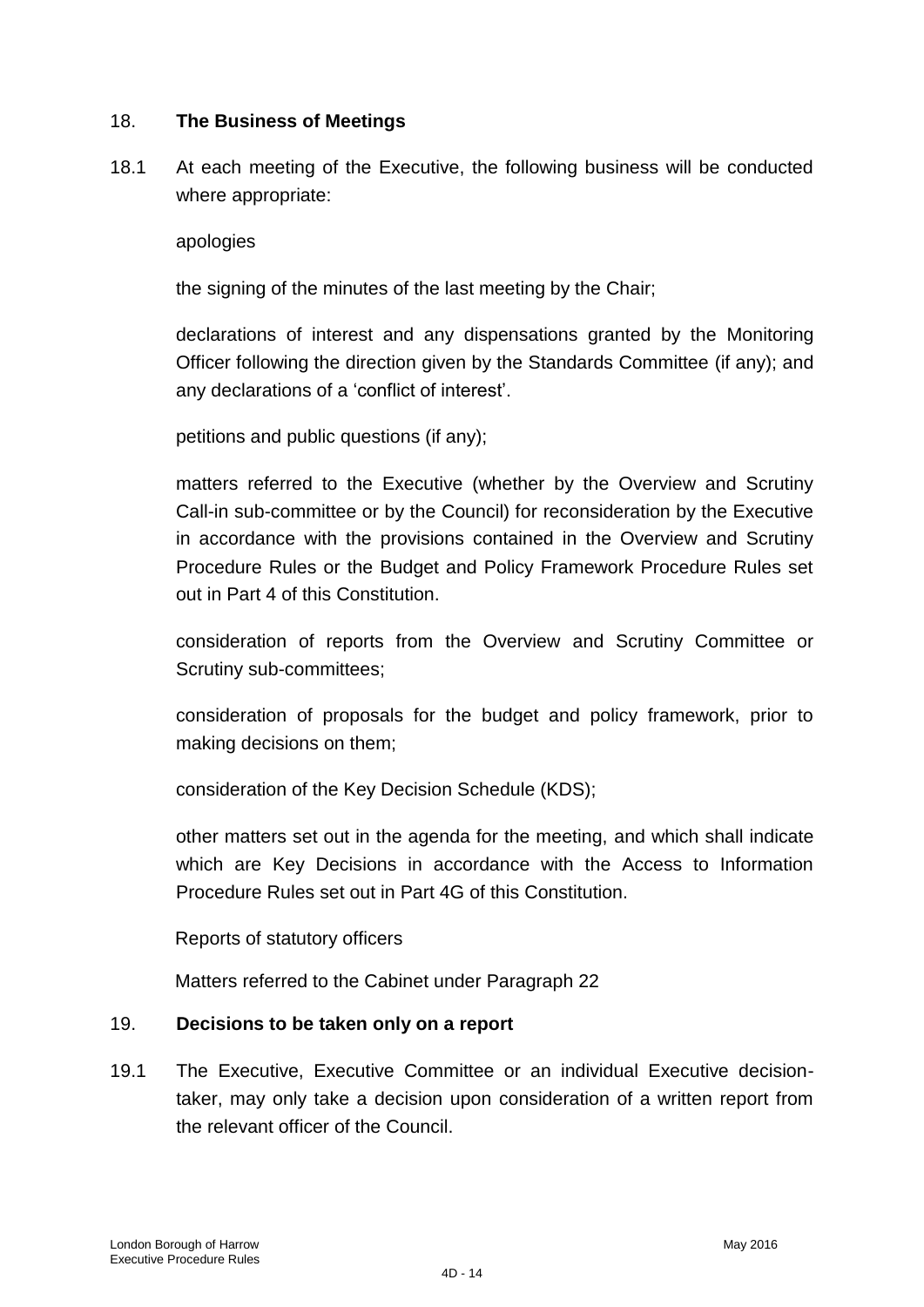19.2 Reports from officers will follow a standard format including the following statutory requirements:

Observations of the Chief Financial Officer

Observations of the Monitoring Officer

Details of background papers

Reasons for Recommendation

Options Considered and Rejected

List of Background Papers which will be published on the website and made available to the public

### 20. **Executive Meetings**

#### 20.1 **Who may speak**

- 20.1.1 The 4 Non Executive Members of Cabinet may speak on items before the Cabinet in Private or Public meetings.
- 20.1.2 A Member of the Council who is not an Executive Member may only speak if invited to do so by the Chair and with the agreement of the Executive.

#### 20.2 **Motions referred to the Executive or Portfolio Holder**

20.2.1 A Member of the Council, who has proposed a motion which has been referred to the Executive or to a Portfolio Holder, shall be given at least five clear working days notice of the meeting at which the motion will be considered by the Monitoring Officer. If the Member attends the meeting but is not a Member of the Executive, and if invited to do so by the Chair and with the agreement of the Executive he or she shall have an opportunity to explain the motion to the Executive or Portfolio Holder.

#### 21. **Consultation**

21.1 All reports to the Executive on draft proposals relating to the budget or policy framework must contain details of consultation to be undertaken with stakeholders and relevant Overview and Scrutiny Committee or Scrutiny subcommittees. Final proposals must include details of the outcome of that consultation.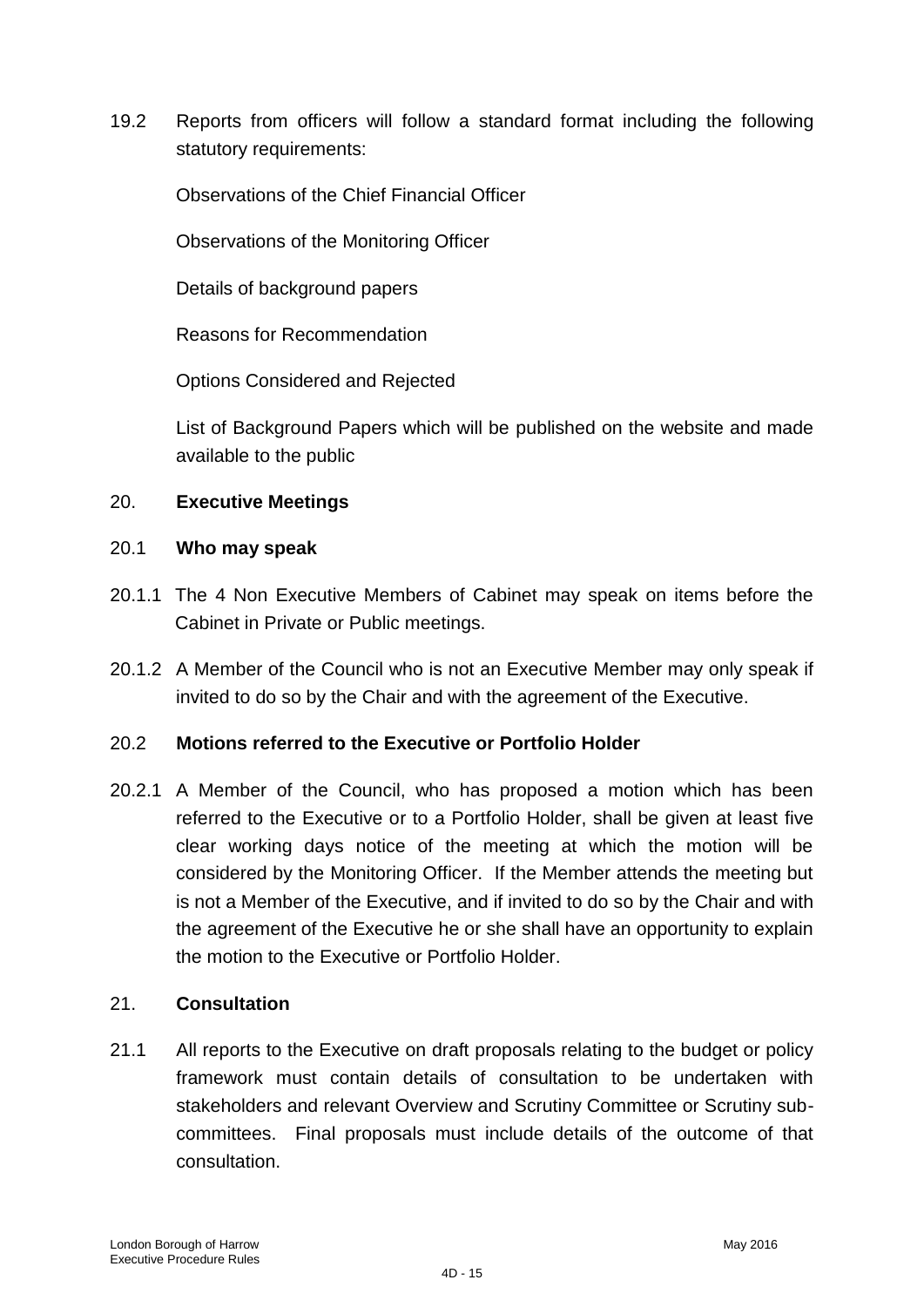21.2 Reports on other matters must set out the details and outcome of consultation as appropriate to the matter under consideration.

### 22. **Executive Agenda**

- 22.1 The Leader or any Member of the Executive may require the Monitoring Officer to ensure that an item is placed on the agenda of the next available Executive meeting. The Monitoring Officer must comply with such a request.
- 22.2 The Monitoring Officer will ensure that an item is placed on the agenda of the next available meeting of the Executive in accordance with the Access to Information Procedure Rules if the Call-In sub-committee or if the full Council has resolved that an item must be reconsidered by the Executive.
- 22.3 Any non-Executive Member of the Council may request the Leader to put an item on the agenda of an Executive meeting for consideration. If the Leader agrees, the item will be considered in accordance with the Access to Information Procedure Rules at the next available meeting of the Executive. The notice of the meeting will give the name of the Councillor who asked for the item to be considered. This Councillor will be invited to attend the meeting and may be invited to speak as set out in Rule 20 above.
- 22.4 The Monitoring Officer and Chief Financial Officer may include an item for consideration on the agenda of an Executive meeting and/or may call or be required to call a meeting in pursuance of their statutory duties. In other circumstances, where both the Chief Financial Officer and the Monitoring Officer are of the opinion that an Executive meeting needs to be called to consider a matter that requires a decision, they may jointly include an item on the agenda of an Executive meeting. If there is no meeting of the Executive within an appropriate timescale to deal with the issue in question, then they may also require that a meeting be convened at which the matter will be considered.

## 23. **Voting Procedure**

- 23.1 The Executive will decide all matters before it on a collective basis except where dissent is recorded by Members, by simple majority. The Chair will have a casting vote.
- 23.2 The 4 Non Executive Members of Cabinet may not vote on items before any meeting of the Cabinet.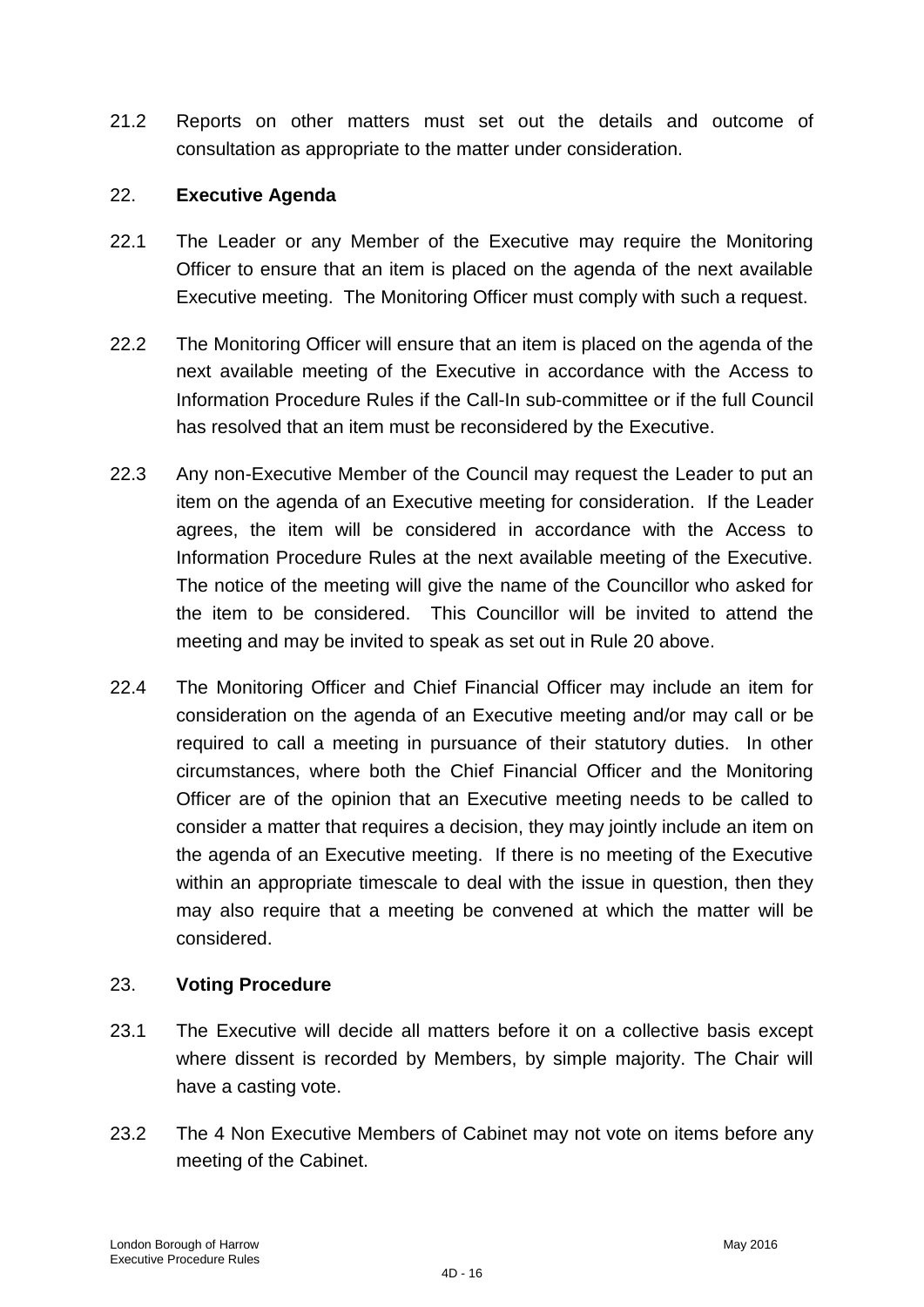#### 23.3 **Individual recorded vote and explanation for vote**

If immediately before the vote is taken, any Member present at the meeting requests that his or her vote be recorded as voting for or against or not voting, it shall be so recorded in the minutes.

A recording of a vote or abstention in the minutes of the meeting shall be made without explanation save that in cases where it is necessary for the avoidance of ambiguity a brief note may be added at the Member"s request explaining that Member's reason for voting or not voting.

### 23.4 **Voting on Appointments**

23.3.1 If the Executive is required to make an appointment to a position and there are more than two people nominated for that position and of the votes given there is not a majority in favour of one person, the name of the person having the least numbers of votes shall be disregarded and a fresh vote shall be taken and so on until a majority of votes is given to one person.

#### 24. **Guillotine**

24.1 Meetings of the Executive will commence at 6.30 pm and close at 10.00 pm, except as determined under Rule 24.2 below.

#### 24.2 **Varying the Closure Time**

- 24.3 24.2.1 A meeting of the Executive shall terminate in the manner set out in Rule 24.3 below unless:
	- 24.3.1.1 the business of the meeting has been completed before 10.00 pm; or
	- 24.3.1.2 by resolution passed before the closure time, the Executive resolves to extend the meeting beyond that time, in one of the following ways, which must be specified by resolution:
		- (a) to continue in the normal manner and complete the business remaining on the summons; or
		- (b) to determine a later time by when the meeting must close and, if the business is not completed by that later time, resolve that it be then put to the vote without debate or deferred to another meeting, as appropriate.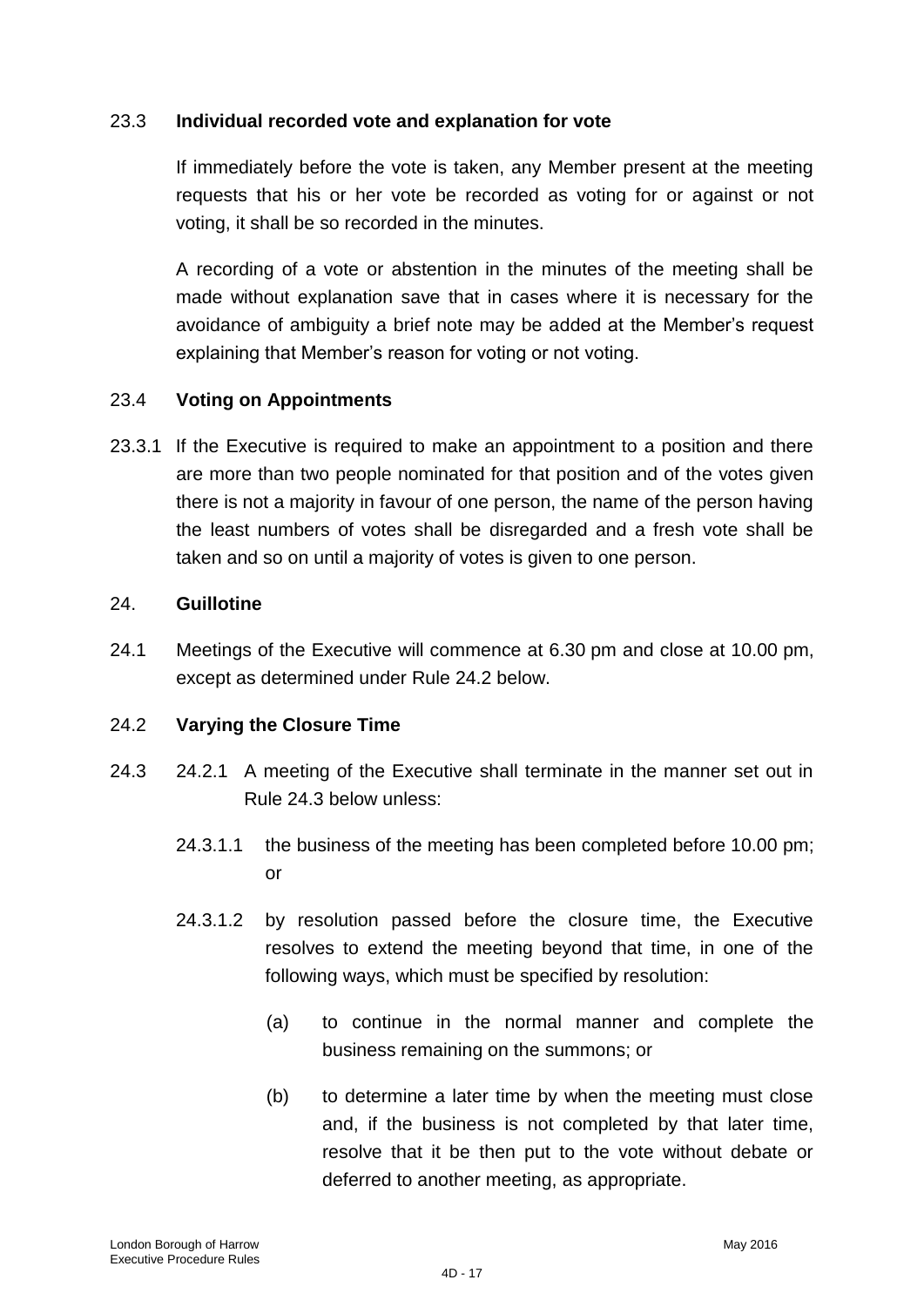- 24.2.2 For the avoidance of doubt, a meeting may use the provisions within 24.2.1.2(b) above more than once in any meeting, provided that the motion to extend the closure time is moved before the time for the closure of the meeting or before the end of the period by which the meeting has already been extended.
- 24.2.3 In considering whether (a) and (b) above are expedient, the Executive will have regard to not prejudicing third party rights or interests affected by the remaining business on the agenda.

### 24.4 **Determining Business Upon Closure**

At the time of closure the Chair will advise the Executive that the procedure to terminate the meeting is to be applied;

Any speech commenced and then in progress shall be concluded;

The Chair will put any motion or recommendation then under consideration to the vote without further discussion;

All remaining business before the Executive (inclusive of recommendations, motions and amendments already moved) shall be put to the vote without discussion or further amendment.

## 25. **Key Decisions taken by Portfolio Holders**

- 25.1 A Key Decision may not be taken by an individual Member of the Executive unless either it has been delegated to an individual Member of the Executive in accordance with Rule 11.2 or it is a Key Decision on an urgent matter and is taken in accordance with Rule 3 of the Appendix to the Executive Procedure Rules.
- 25.2 All Key Decisions to be taken by a Portfolio Holder will follow the Access to Information Procedure Rules in Part 4G of this Constitution.
- 25.3 At each meeting, the following business will be conducted:

declarations of any dispensations granted by the Monitoring Officer following the direction given by the Standards Committee and declarations of any conflicts of interest;

petitions and public questions, if any;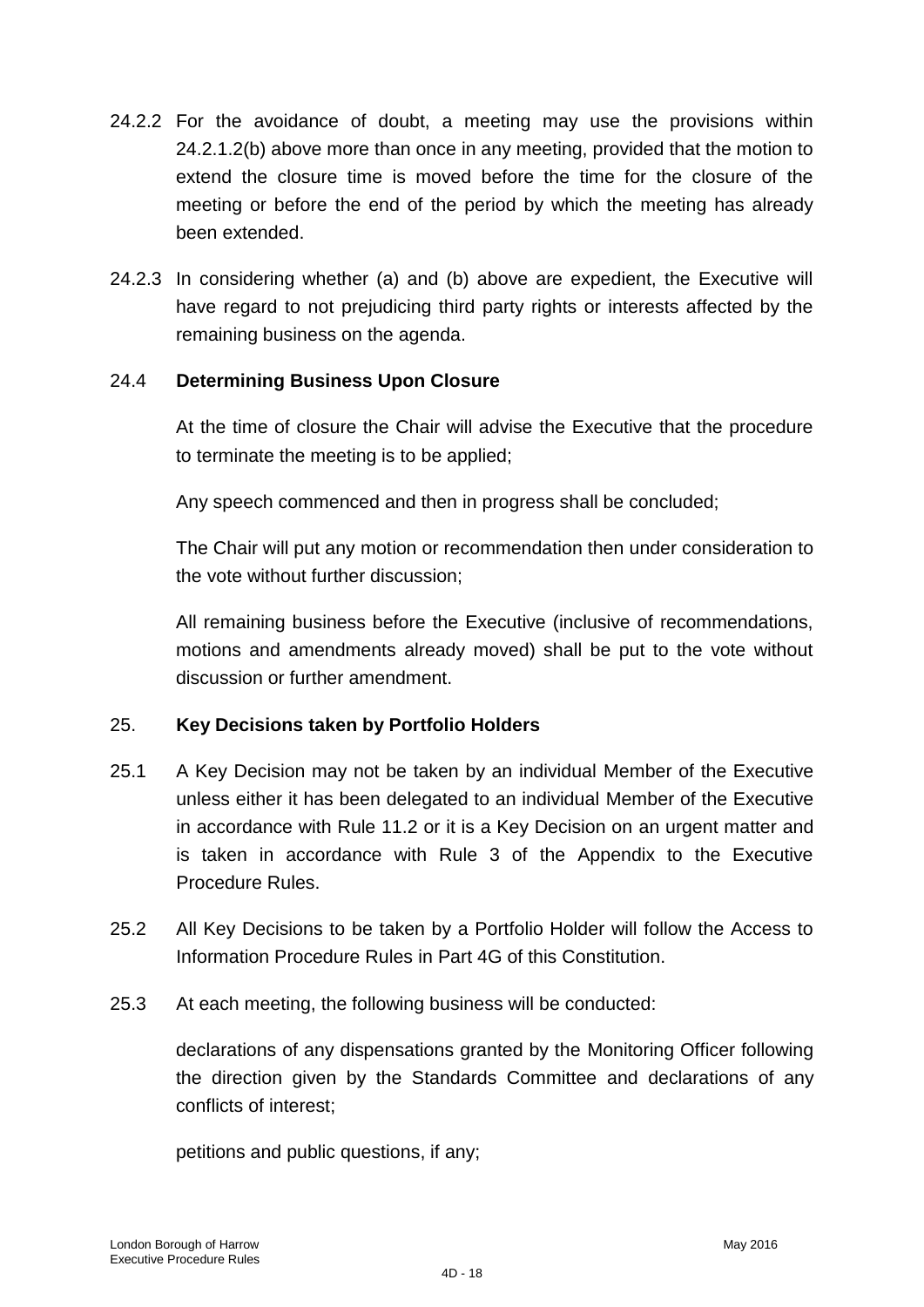matters referred to the Executive Member (whether by the Call-in Sub-Committee or by the Council) for reconsideration in accordance with the provisions contained in the Overview and Scrutiny Procedure Rule on the Call-In Procedure;

consideration of reports from the Overview and Scrutiny Committee or Scrutiny sub-committees;

consideration of items for decision as set out in the agenda for the meeting.

#### 25.4 **Who may Speak**

25.4.1 Any Member of the Council may attend a meeting of a Portfolio Holder but may only speak if invited to do so by the Portfolio Holder.

#### 26. **Implementation of Executive Decisions**

26.1 In order to allow for Call-In, no Executive decision can be implemented until the expiry of five clear working days after the decision has been published, unless the decision-taker resolves as part of the decision that its implementation is urgent

when the provisions contained in the Overview and Scrutiny Procedure Rule on the Call-In Procedure apply.

#### 27. **Confidential Business**

27.1 All reports, other documents, information, discussions and proceedings of the Executive, or Portfolio Holder or an Advisory Panel or Consultative Forum of the Executive which are marked Exempt under Schedule 12A of the Local Government Act 1972, or Confidential must be treated as such by all Members. Members of the public will not have access to these papers and discussions. Confidential or exempt items will be marked as such and the relevant part of Schedule 12A will be specified on the document. Confidential and/or exempt items will be discussed in "Part II" of the meeting following a resolution to exclude the press and public.

Executive Meetings and Key Decisions taken by the Leader (PHD Meeting) shall be subject to paragraph. 5 (Part 2) of the Local Authorities (Executive Arrangements) (Meetings and Access to Information) (England) Regulations 2012. The Access to Information Procedure Rules set out the requirements for advance notice of any private meeting.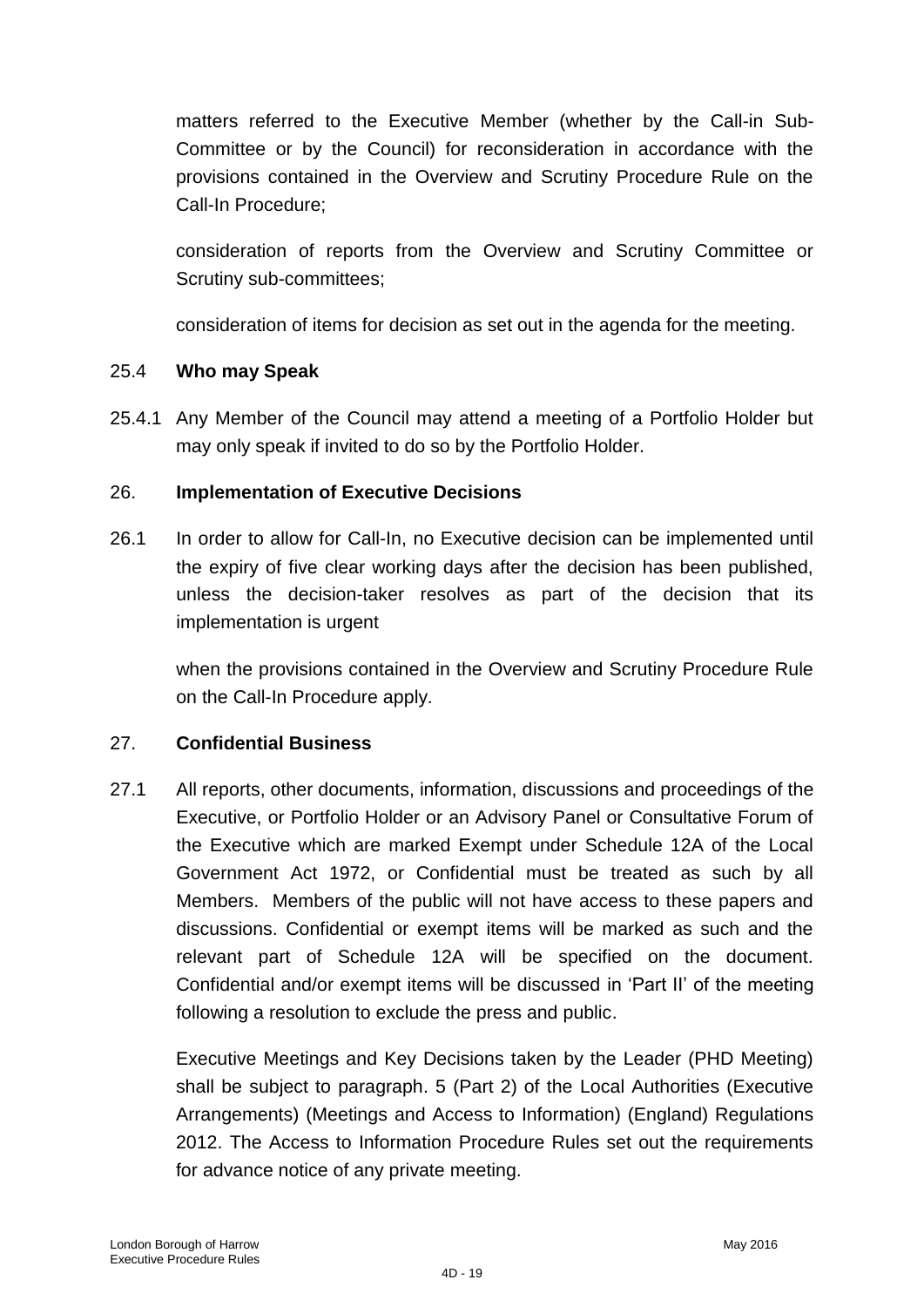# 27.2 **Minutes of the Executive, Advisory Panels, Consultative Forums, Sub Panels and Sub-Forums**

27.2.1 Minutes of the Executive, Advisory Panels and Consultative Forums, Sub Panels and Sub Forums shall be published on the Council"s intranet and website.

#### 27.3 **Production of Decision Notices and Minutes for Cabinet Meetings**

- 27.3.1 A Decision Notice will normally be published on the Council"s website on the day immediately following the Cabinet Meeting thereby setting/invoking the Call-in period. Minutes of the Cabinet and other Executive Meetings will normally be published within five clear working days of the meeting.
- 27.3.2 Minutes of the Advisory Panels, Consultative Forums, Sub-Panels and Sub-Forums will normally be published within five clear working days of the meeting.

#### 28. **Record of Attendance**

28.1 All Members present during the whole or part of a meeting must, before the conclusion of every meeting, sign their names in the attendance document provided.

#### 29. **Exclusion of the Public**

29.1 Members of the public and press may only be excluded either in accordance with the Access to Information Procedure Rules in Part 4G of this Constitution or under Rule 33 (Disturbance by the Public) below.

### 30. **Members' Conduct**

#### 30.1 **Precedence of Chair**

When the Chair speaks during a debate, any Member of the Executive or Member of the Panel, Forum, Sub-Panel or Sub-Forum speaking at the time must stop speaking. The meeting must be silent.

#### 30.2 **Member not to be heard further**

30.2.1 If any Member present persistently disregards the ruling of the Chair by behaving improperly or offensively or deliberately obstructs business, the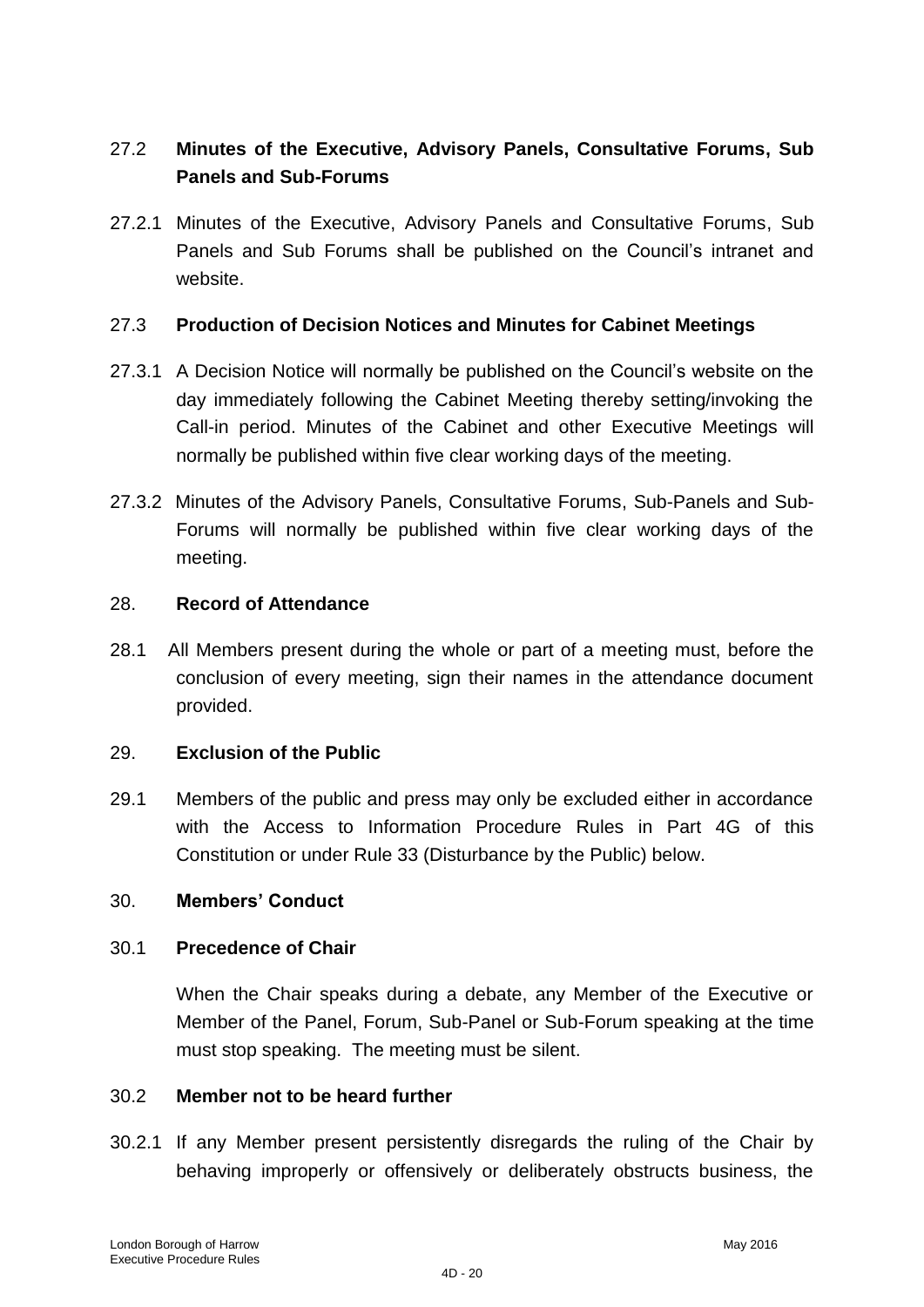Chair may move that the Member of the Executive or Member of the Panel, Forum, Sub-panel or Sub-forum be not heard further during the consideration of that item of business. If seconded, the motion will be voted on without discussion.

### 30.3 **Member to leave the meeting**

30.3.1 If the Member of the Executive or Member of the Panel, Forum, Sub-panel or Sub-forum continues to behave improperly after such a motion is carried, the Chair may move that either the Member of the Executive or Member of the Panel, Forum, Sub-panel or Sub-forum leave the meeting or that the meeting is adjourned for a specified period. If seconded, the motion will be voted on without discussion.

### 30.4 **General disturbance**

30.4.1 If there is a general disturbance, making business impossible, the Chair may adjourn the meeting for as long as he/she thinks necessary.

### 31. **Disturbance by Public**

#### 31.1 **Removal of Member of the Public**

31.1.1 If a member of the public interrupts proceedings, the Chair will warn the person concerned. If they continue to interrupt, the Chair will order their removal from the meeting room. (See also 31.1 above)

#### 31.2 **Clearance of Part of a Meeting Room**

31.2.1 If there is a general disturbance in any part of the meeting room open to the public, the Chair may call for that part to be cleared.

#### 31.3 **Adjournment**

Following an order by the Chair for one or more members of the public to leave the meeting room, if he/she deems it necessary in the interests of public safety and for the safety of Members and officers present, the Chair may adjourn the meeting for as long as he/she thinks necessary.

If it is considered expedient so to do, the Chair with the agreement of the Members present may adjourn the meeting for such duration as is considered appropriate.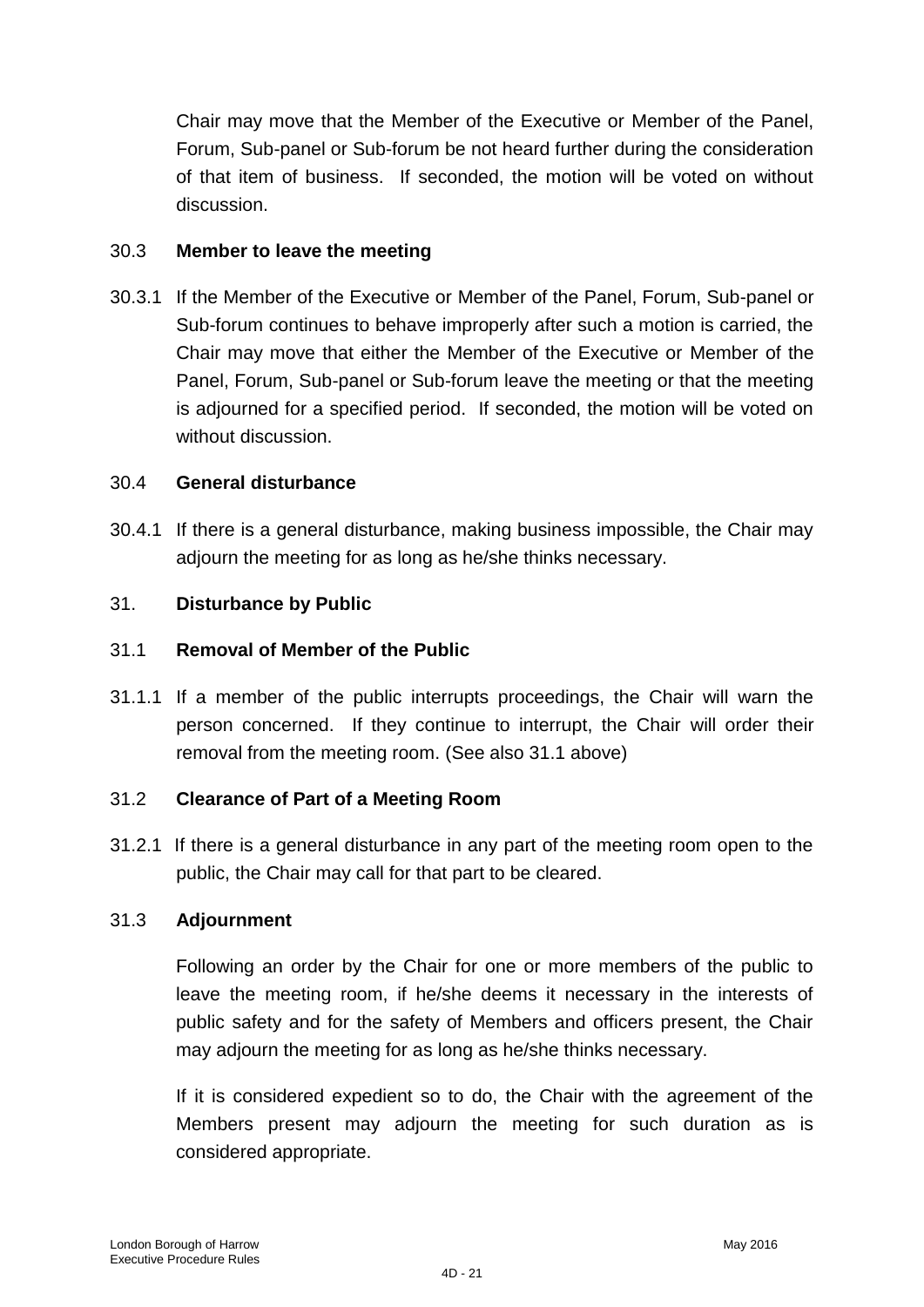# 32. **Suspension and Amendment of Executive Procedure and Advisory Panel and Consultative Forum Procedure Rules**

#### 32.1 **Suspension**

All of these Executive Rules of Procedure except Rules 28 (Confidential Business), 30 (Record of Attendance), 31 (Exclusion of the Public) 34 (Suspension and Amendment of Executive Procedure Rules) and (38.4 (Reserving) may be suspended by motion with or without notice if at least one half of all Members of the Executive, a Committee or Sub-committee (or the Advisory Panel or Consultative Forum or Sub-panel or Sub-forum are present and where such motion is carried by a majority of those present. Suspension may be for one or more items of business during the course of the meeting when the suspension is agreed but may not extend beyond that meeting.

#### 32.2 **Amendment**

32.2.1 Executive Procedure Rules and Advisory Panel and Consultative Forum Procedure Rules may only be changed by the Council.

### 33. **Ruling of the Chair on Interpretation of these Rules**

- 33.1 The Chair"s ruling on the interpretation or application of any of the Executive Procedure Rules is final.
- 33.2 The Chair"s ruling on the interpretation or application of any of the procedure rules relating to an Advisory Panel and Consultative Forum is final.

# 34. **Additional Rules for the Advisory Panels and Consultative Forums of the Executive**

34.1 Rules 36 to 53 are specific rules applicable to the Advisory Panels and Consultative Forums established by the Executive. They apply to all Advisory Panels and Consultative Forums unless the Executive approves otherwise.

## 35. **Establishment of Advisory Panels and Consultative Forums**

35.1 The Executive, at its first meeting after Annual Council will:

decide which Advisory Panels ("Panels") and Consultative Forums ("Forums") to establish for the Municipal Year;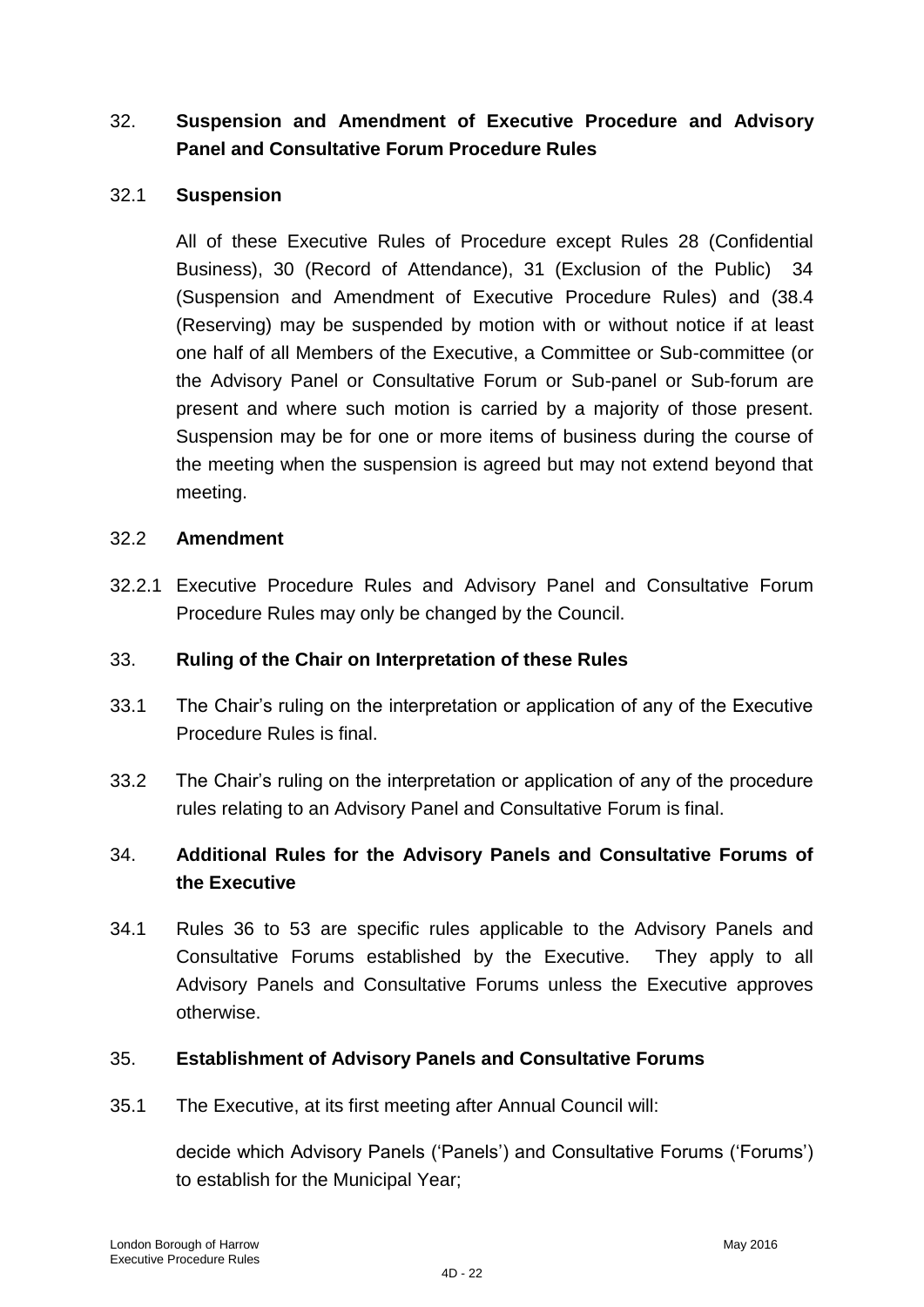decide the size and terms of reference of those Panels and Forums;

decide the allocation of seats (and reserves) to Councillors of each political group in accordance with the rules on political proportionality;

appoint a Chair for each Advisory Panel and Consultative Forum for the Municipal Year.

- 35.2 Advisory Panels and Consultative Forums may be appointed by the Executive to assist the Executive by making recommendations on any matters within their terms of reference.
- 35.3 Advisory Panels and Consultative Forums are not Executive meetings as defined in Rule 2.3 above and may not be given delegated powers in relation to any Executive function of the Authority.
- 35.4 The membership of an Advisory Panel or Consultative Forum may include both Executive and non-Executive Members. The Executive may also appoint non-voting co-opted members to the Advisory Panels and Consultative Forums and they may appoint advisers to assist the work of the Panel or Forum either generally or on specific matters. Advisers will be subject to the Protocol on Co-optees and Advisers and to any other rights or restrictions agreed by the Panel or Forum.
- 35.5 The allocation of seats between political groups on the Advisory Panels and Consultative Forums shall be determined according to the rules on political proportionality.
- 35.6 Advisory Panels shall conduct their business in accordance with these Rules unless the Executive approves otherwise.

#### 36. **Appointment of Reserves to Advisory Panels and Consultative Forums**

#### 36.1 **Allocation**

- 36.1.1 The Executive will allocate Councillors to Panels and Forums and will allocate seats in the same manner for reserve Councillors.
- 36.1.2 Non-Councillor members and reserves for non-councillor members will be appointed by the Executive in the manner agreed by the Panel or Forum concerned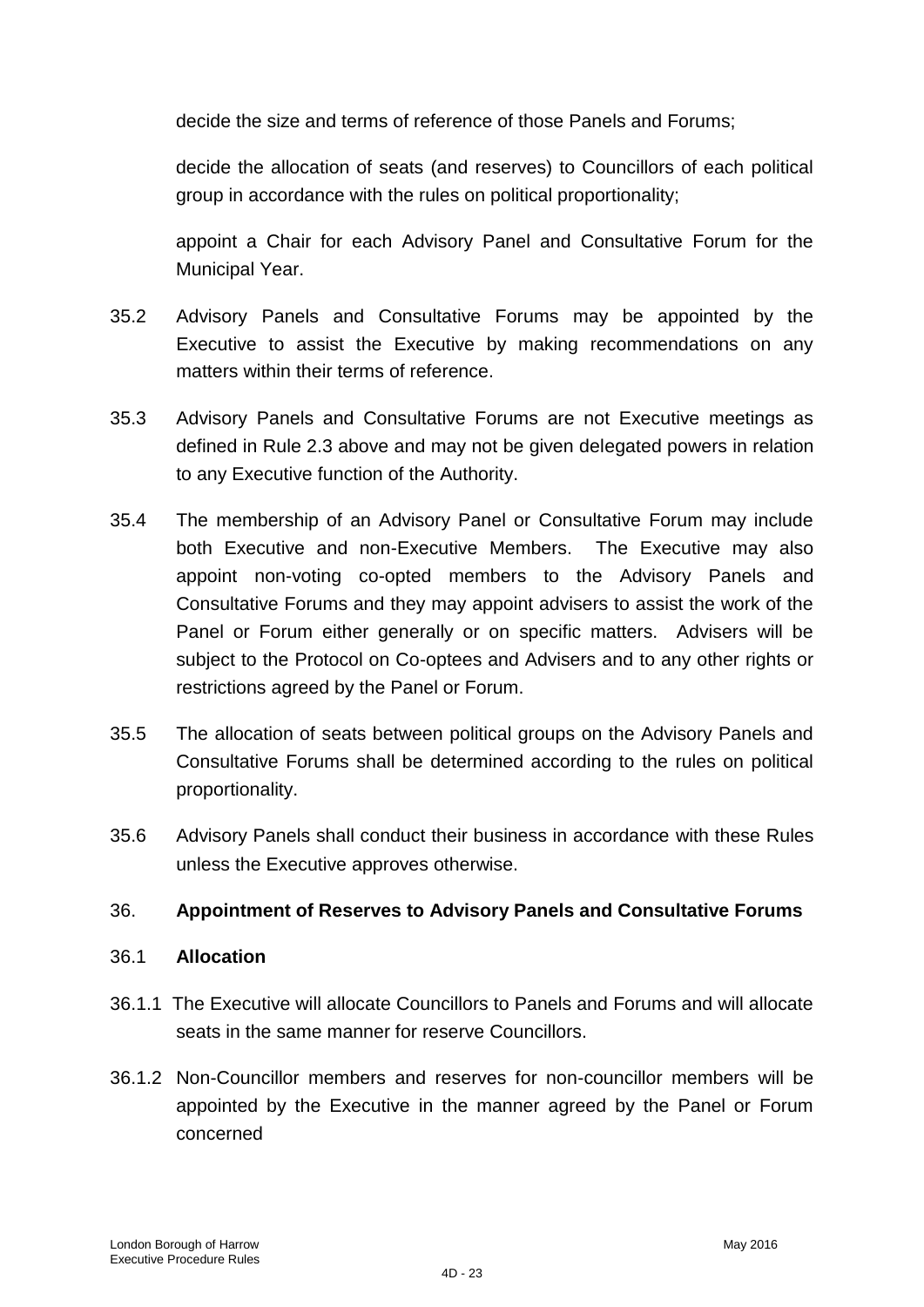#### 36.2 **Number**

36.2.1 For each Panel and Forum, the Executive will normally appoint the same number of reserves in respect of each political group as that group holds ordinary seats on that Panel or Forum. A group that has an entitlement to less than three Members may however appoint three reserve Members for the Panel or Forum.

#### 36.3 **Powers and Duties**

36.3.1 Reserve Members will have all the powers and duties of any ordinary Member of the Panel or Forum but will not be able to exercise any special powers or duties exercisable by the person for whom they are reserving. The attendance of a Reserve Member shall preclude the attendance of the ordinary Member for whom they are substituting.

#### 36.4 **Reserving**

Reserve Members may attend meetings in that capacity only:

- 36.4.1.1 to take the place of an ordinary Member for whom they are a reserve;
- 36.4.1.2 where the ordinary Member will be absent for the whole of the meeting;
- 36.4.1.3 where the meeting notes at the start of the meeting at the item 'Reserves' that the Reserve Member is or will be attending as a reserve; and
- 36.4.1.4 if a Reserve Member whose intention to attend has been noted arrives after the commencement of the meeting, then that Reserve Member can only act as a Member from the start of the next item of business on the agenda after his/her arrival.

For the purposes of section 38.4.1.2 only, a meeting adjourned to another day shall be treated as a new meeting.

#### 37. **Appointment of Sub-Panels and Forums**

37.1 Advisory Panels and Consultative Forums may establish Sub-Panels and Sub-Forums with such terms of reference and delegated powers, as they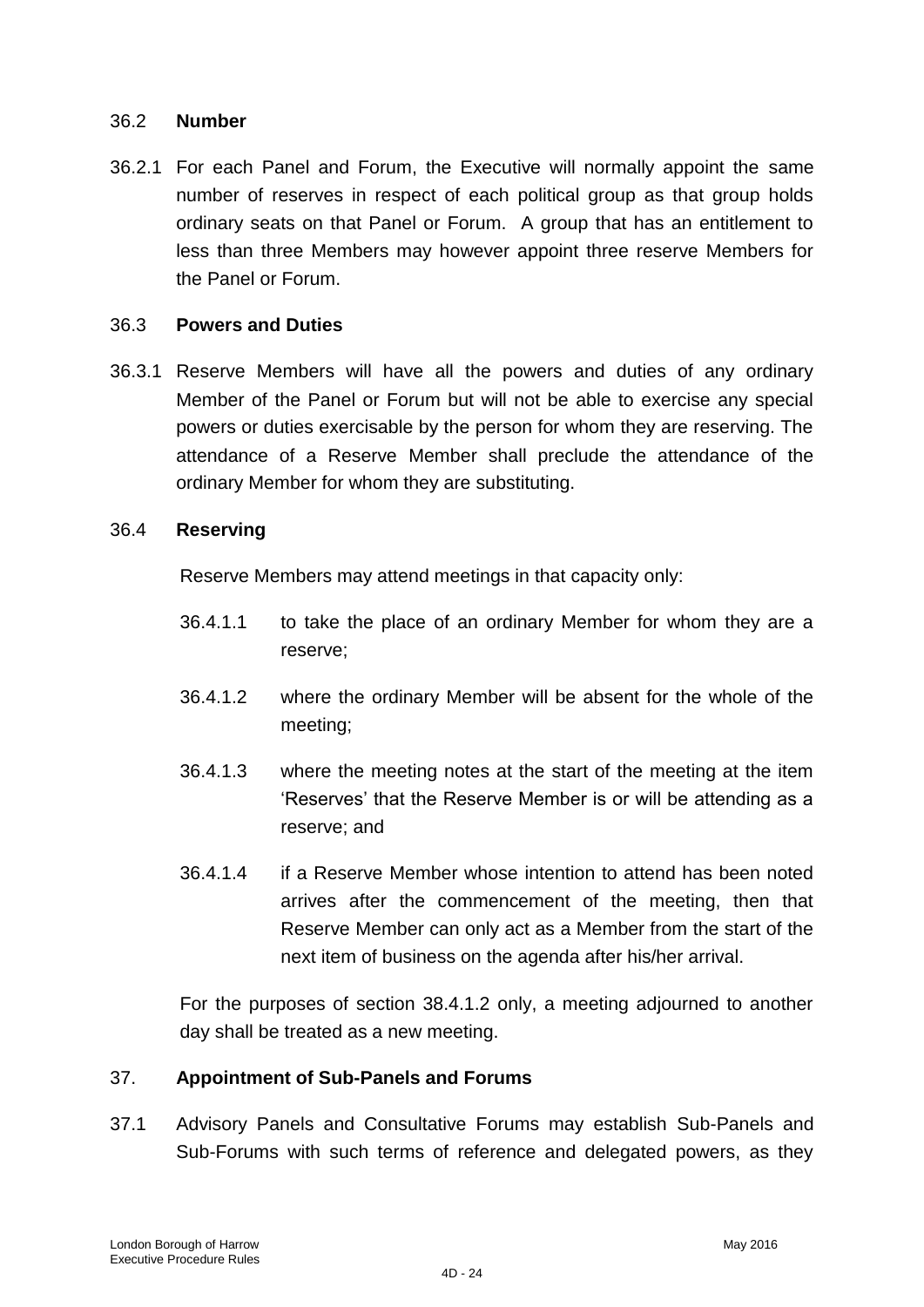consider necessary for the proper discharge of the functions of the Panel or Forum.

37.2 Advisory Panels and Consultative Forums may appoint ordinary and reserve Members to Sub-Panels and Sub-Forums in accordance with the rules on political proportionality. Advisory Panels and Consultative Forums may also appoint non-voting co-opted members to Sub-Panels and Sub-Forums.

## 38. **Attendance of Members at Advisory Panels and Consultative Forums -**

## 38.1 **No right to speak**

38.1.1 Any Member of the Council may attend meetings of Panels, Forums, Sub-Panels or Sub-Forums. Subject to 40.2 below, Members who are not ordinary Members or attending reserve Members of the Panel, Forum, Sub-panel or Sub-forum may not speak at meetings unless the Panel, Forum, Sub-panel or Sub-forum agrees that they may speak, or, the Councillor has been invited to the Panel, Forum, Sub-panel or Sub-forum to speak.

## 38.2 **Motions referred to Advisory Panels or Consultative Forums**

38.2.1 A Member of the Council, who has proposed a motion which has been referred to a Panel, Forum, Sub-panel or Sub-forum shall be given at least three clear working days notice by the Monitoring Officer of the meeting at which the motion will be. If the Member attends the meeting but is not a Member of the Panel, Forum, Sub-panel or Sub-forum and if invited to do so by the Chair and with the agreement of the Panel, Forum, Sub-panel or Subforum he or she shall have an opportunity to explain the motion to the Panel, Forum, Sub-panel or Sub-forum.

## 39. **Chairing Advisory Panels and Consultative Forums**

## 39.1 **Election of a Chair**

39.1.1 If the Executive fails to appoint a Chair for any Panel or Forum then that Panel or Forum shall appoint a Chair as the first item of business after the notification of Reserve Members at its first meeting following the first meeting of Executive after Annual Council. The Panel or Forum will appoint a Vice Chair.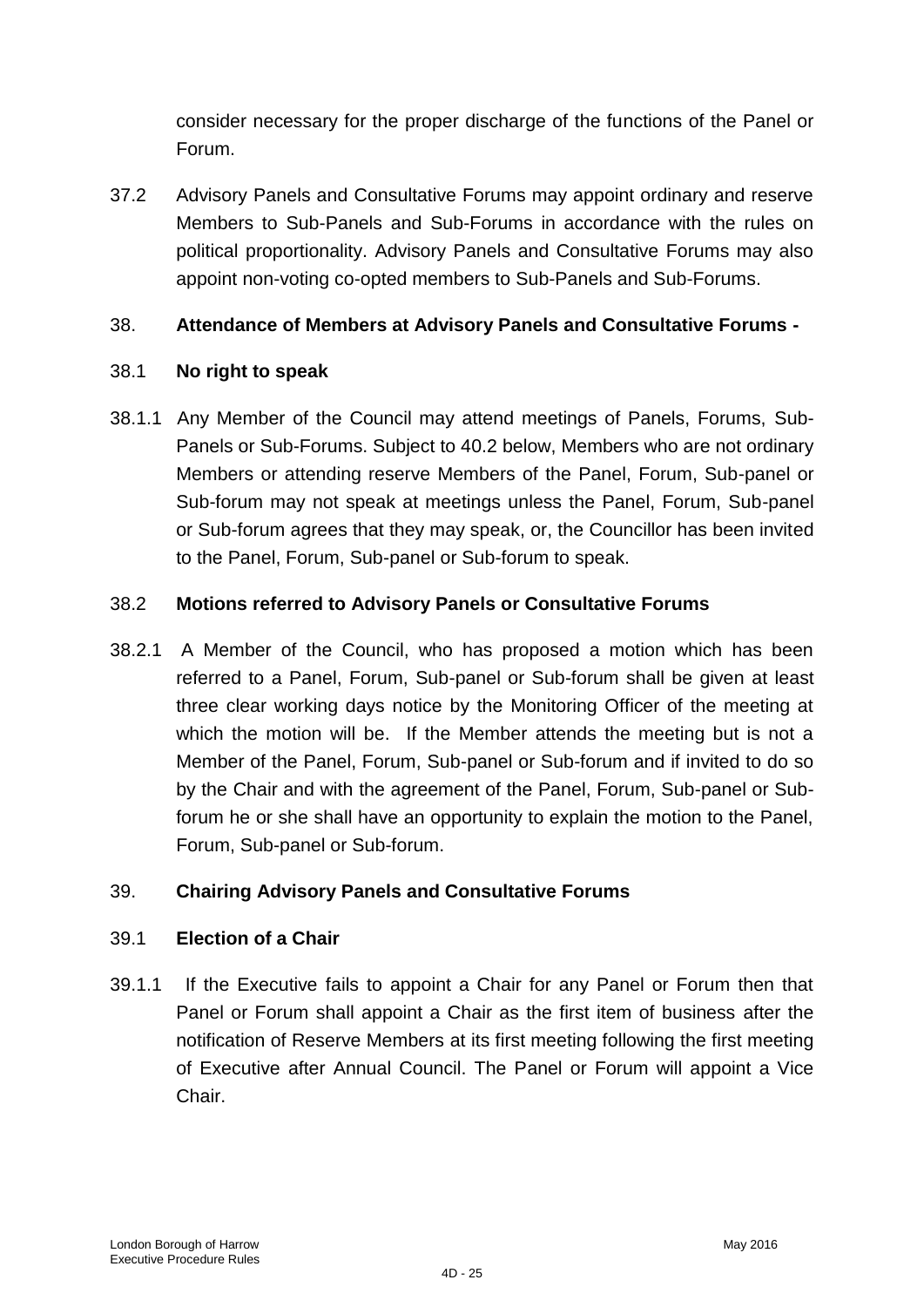### 39.2 **Election of Chair of Sub-Panels or Forums**

- 39.2.1 Where any Advisory Panel or Consultative Forum establishes a Sub-panel or Sub-forum the Panel or Forum shall appoint the Chair of the Sub-panel or Sub-forum. If a Panel or Forum fails to appoint a Chair to a Sub-panel or Sub-forum then the Sub-panel or Sub-forum shall appoint a Chair as the first item of business at their first meeting after the notification of Reserve Members.
- 39.2.2 The Panel, Forum, Sub-panel or Sub-forum shall appoint a Vice Chair at its first meeting following the Annual Council.

### 39.3 **Absence of Chair at Meetings**

- 39.3.1 In the absence of the Chair, the Vice-Chair shall preside.
- 39.3.2 If after 15 minutes from the identified start time of the Panel, Forum, Subpanel or Sub-forum neither the Chair or Vice-Chair are present then the meeting shall elect a Chair for that meeting as its first order of business after the notification of Reserve Members.
- 39.3.3 Where the Chair and Vice-Chair have both submitted apologies in advance of the meeting to the Monitoring Officer then, without the delay mentioned in paragraph 41.3.2, the first order of business after the notification of Reserve Members shall be to elect a Chair for the meeting.

#### 40. **Business not on the Agenda**

40.1 Business not on the agenda may only be considered where:

the Access to Information Procedure Rules in Part 4G of the Constitution have been complied with to permit the consideration of late items of business; or

a Member of the Panel, Forum Sub-panel or Sub-forum or any Statutory Officer has requested that an item is placed on the agenda for the meeting at any time before the start of the meeting and the Panel or Forum agrees to the item being included on the grounds of urgency. The grounds of urgency and the circumstances giving rise to the request must be recorded in the minutes of the meeting.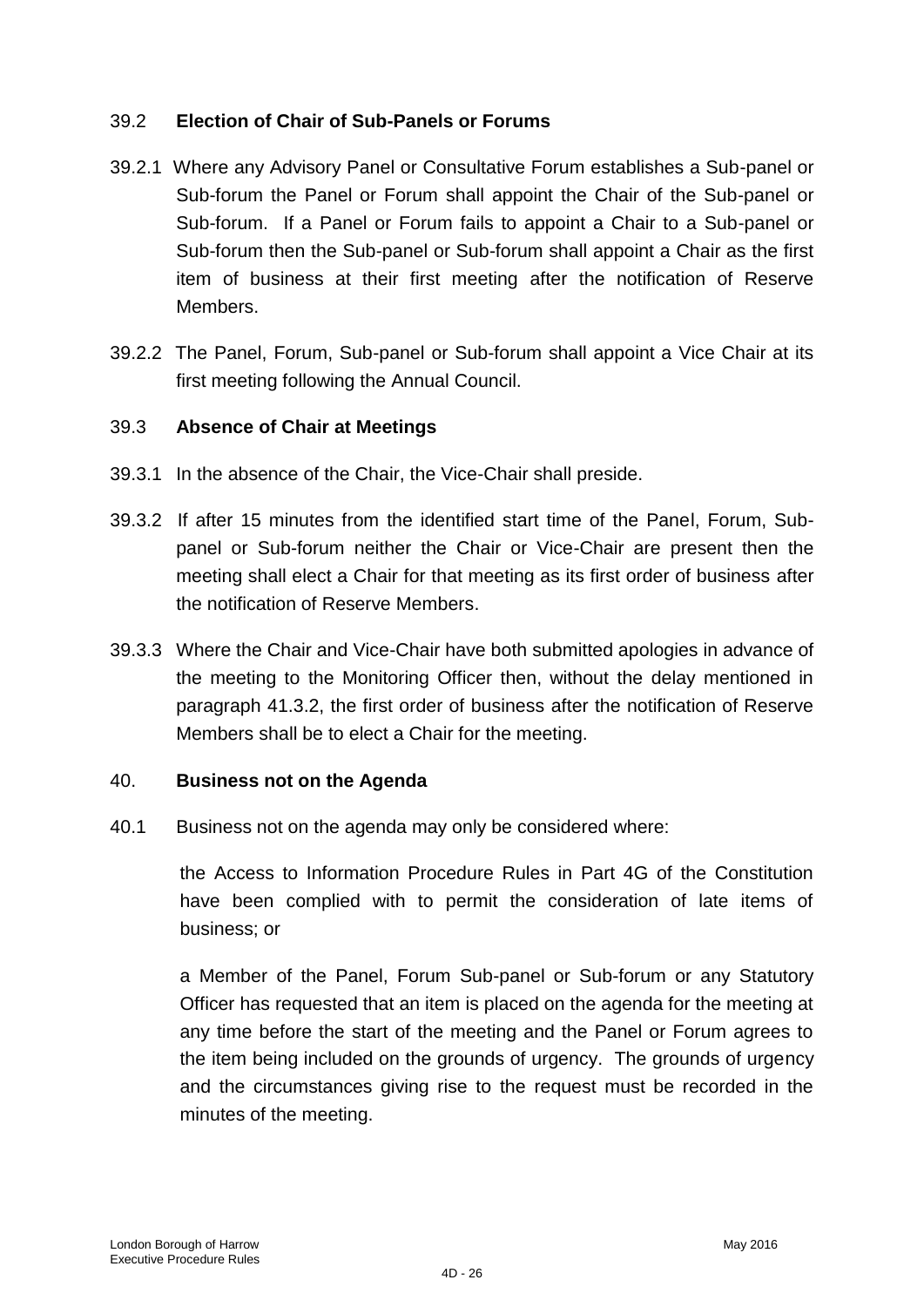### 40.2 **Late Reports**

If there is a request to add an agenda item to an agenda after the statutory deadline for publication, that item may only be considered if the Chair agrees, subject to consultation with nominated members (if reasonably practicable), by virtue of the special circumstances set out either in the report or on the supplemental agenda, that the item should be considered as a matter of urgency and subject to the Committee agreeing to consider that item of business. The grounds of urgency and the circumstances giving rise to the request must be recorded in the minutes of the meeting.

In the case of meetings of Advisory Panels/Consultative Forums, Sub-Panels and Sub-Forums it shall be the responsibility of the Panel/Forum or Subpanel/forum to decide, at the start of the meeting, whether an item should be considered as a matter of urgency

### 41. **Time and Place of Meetings**

- 41.1 Meetings of Panels, Forums, Sub-Panels and Sub-Forums shall take place at the Civic Centre at 7.30 pm, or such time as stated on the agenda for the meeting. Following consultation with the nominated Members of each of the political groups and any other individuals or groups which he or she considers appropriate and compliance with the Access to Information Procedure Rules in Part 4G of the Constitution, the Chair shall have the power to alter the venue, day and time if he/she believes it to be appropriate for the conduct of the business of the Panel or Forum.
- 41.2 For those Sub-Panels or Sub-Forums not having scheduled meetings, the date, time and place of meetings will be set by the Monitoring Officer after consultation with the Chair and nominated Member(s) of the Sub-Panel or Sub-forum.

#### 42. **Cancellation of Meetings**

42.1 The Head of Paid Service and or the Monitoring Officer may cancel a meeting of any Panel, Forum Sub-panel or Sub-forum both before and after the agenda for the meeting has been issued subject to consultation with the Chair and Nominated Member**(s)**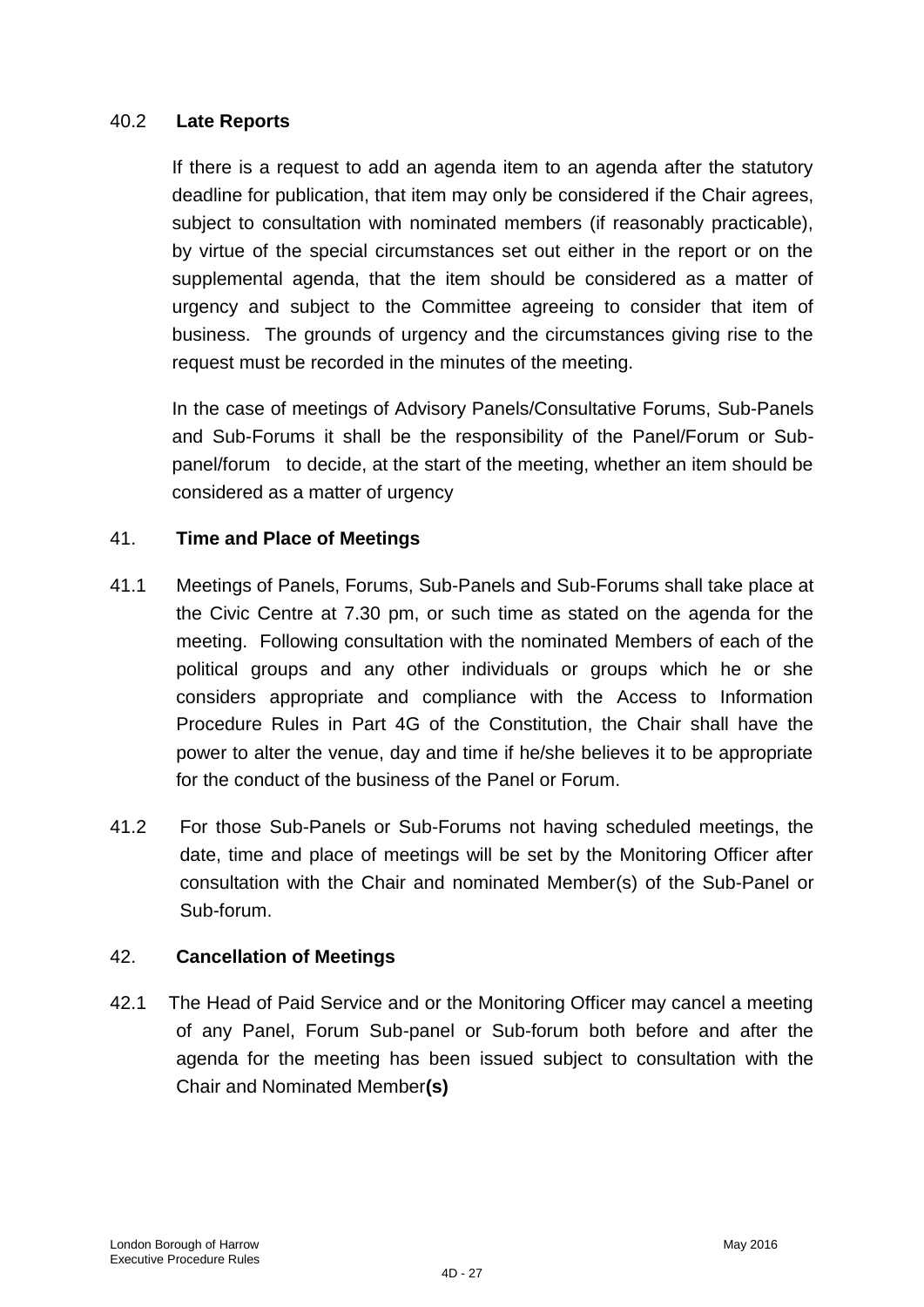## 43. **Calling of Special Meetings**

### 43.1 **Calling Special Meetings**

Those listed below may request the Monitoring Officer to call Panel or Forum (sub-panel/sub-forum) meetings in addition to scheduled meetings:

- 43.1.1.1 the Panel, Forum, Sub-panel or Sub-forum by resolution;
- 43.1.1.2 the Chair of the Panel, Forum, Sub-panel or Sub-forum;
- 43.1.1.3 at least one-third of the Members of the Panel, Forum, Subpanel or Sub-forum, if they have signed a requisition presented to the Chair of the Panel, Forum, Sub-panel or Sub-forum and he/she has refused to call a meeting or has failed to call a meeting within five clear working days of the presentation of the requisition;

### 43.2 **Business**

Business at special meetings of Panels, Forums, Sub-Panels and Sub-Forums shall be restricted to:

- 43.2.1.1 the election of a person to preside if the Chair or Vice Chair is absent;
- 43.2.1.2 any item of business specified by the Panel, Forum, Sub-panel or Sub-forum or Chair when calling the meeting;
- 43.2.1.3 any deputations relating to items of business on the agenda which the Chair agrees to hear.

## 44. **Notice of and Summons to Meetings**

The Monitoring Officer will give notice to the public of the time and place of any meeting in accordance with the Access to Information Procedure Rules set out in Part 4G of the Constitution. At least five clear working days before a meeting, the Monitoring Officer will send an agenda by post to every Member of the Panel Forum, Sub-panel or Sub-forum or leave it at their usual place of residence. The agenda will give the date, time and place of the meeting and specify the business to be transacted, and be accompanied by all relevant reports.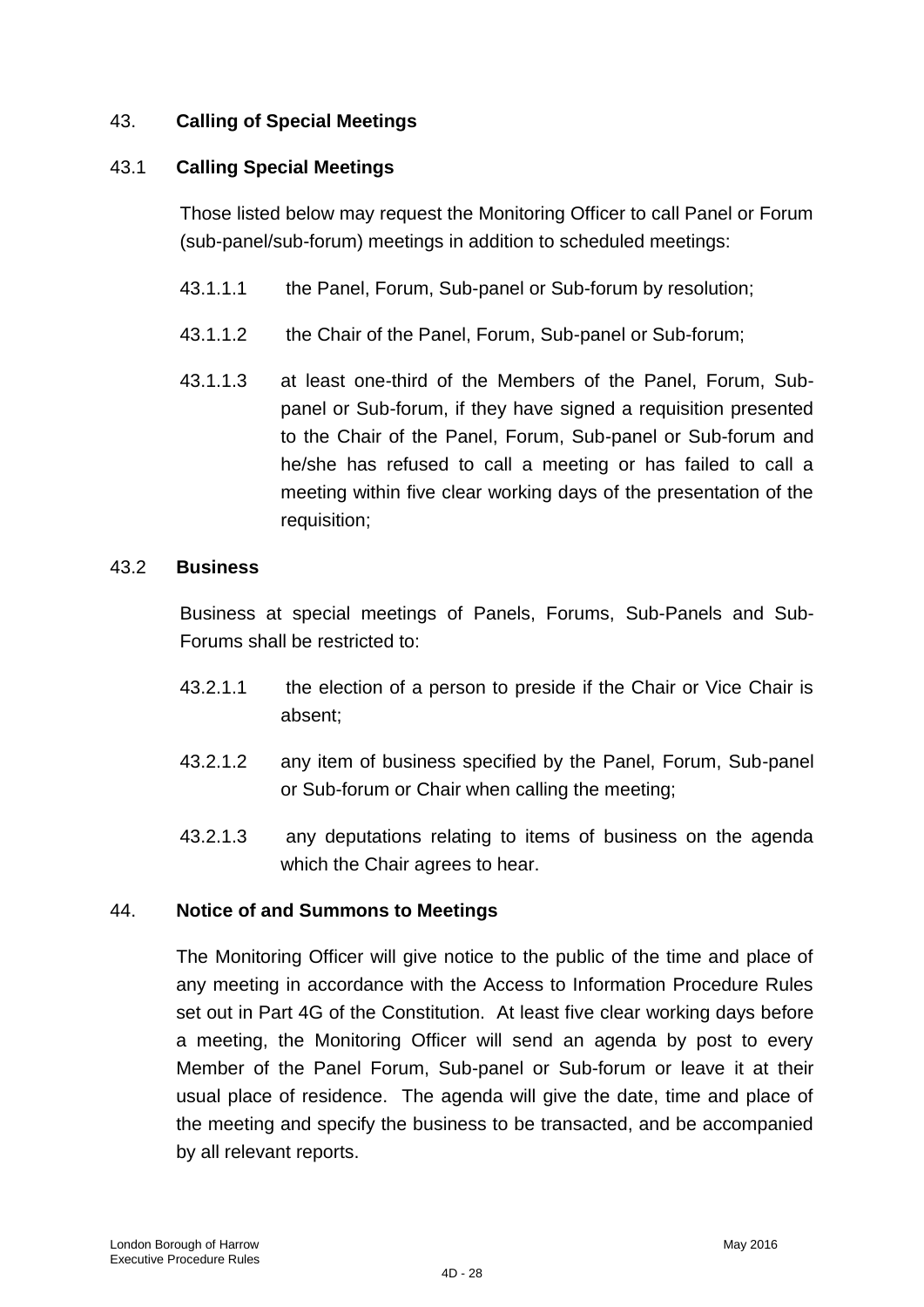### 45. **Quorum**

- 45.1 Subject to 47.2, 47.3, the quorum of a meeting will be at least one quarter or a minimum of three (whichever is the greater) of the whole number of Council Members of the Panel, Forum, Sub-panel or Sub-forum.
- 45.2 The Education Strategy Consultative Forum, Employees" Consultative Forum and Tenants', Leaseholders', and Residents' Consultative Forum all include non-Councillor members. The quorum of these bodies shall be one quarter (or a minimum of 3) of the whole number of Councillors and one quarter (minimum of 3) of the whole number of non-councillor members of the Forum.
- 45.3 If, after 15 minutes from the advertised start time of the meeting, or such other longer period as the Chair may decide, a quorum is not present, the meeting will not take place. The Chair may announce the time and date that the meeting will be convened.
- 45.4 During any meeting, if the Chair counts the number present and declares there is not a quorum present, then the meeting will adjourn immediately. Remaining business will be considered at a time and date fixed by the Chair. If he/she does not fix a date, the remaining business will be considered at the next ordinary meeting of the Panel, Forum, Sub-panel or Sub-forum.

## 46. **Duration of Meetings**

## 46.1 **Commencement and Closure**

Meetings of Panels, Forums, Sub-Panels and Sub-Forums will commence at 7.30 pm, or such other time as stated on the agenda, and close at 10.00 pm, except as determined under Rule 48.2.

#### 46.2 **Varying the Closure Time**

Meetings of Panels, Forums, Sub-Panels and Sub-Forums shall terminate in the manner set out in Rule 48.3 unless:

- 46.2.1.1 the business of the meeting has been completed before 10.00 pm; or
- 46.2.1.2 by resolution passed before the closure time, the Panel, Forum, Sub-panel or Sub-forum resolves to extend the meeting beyond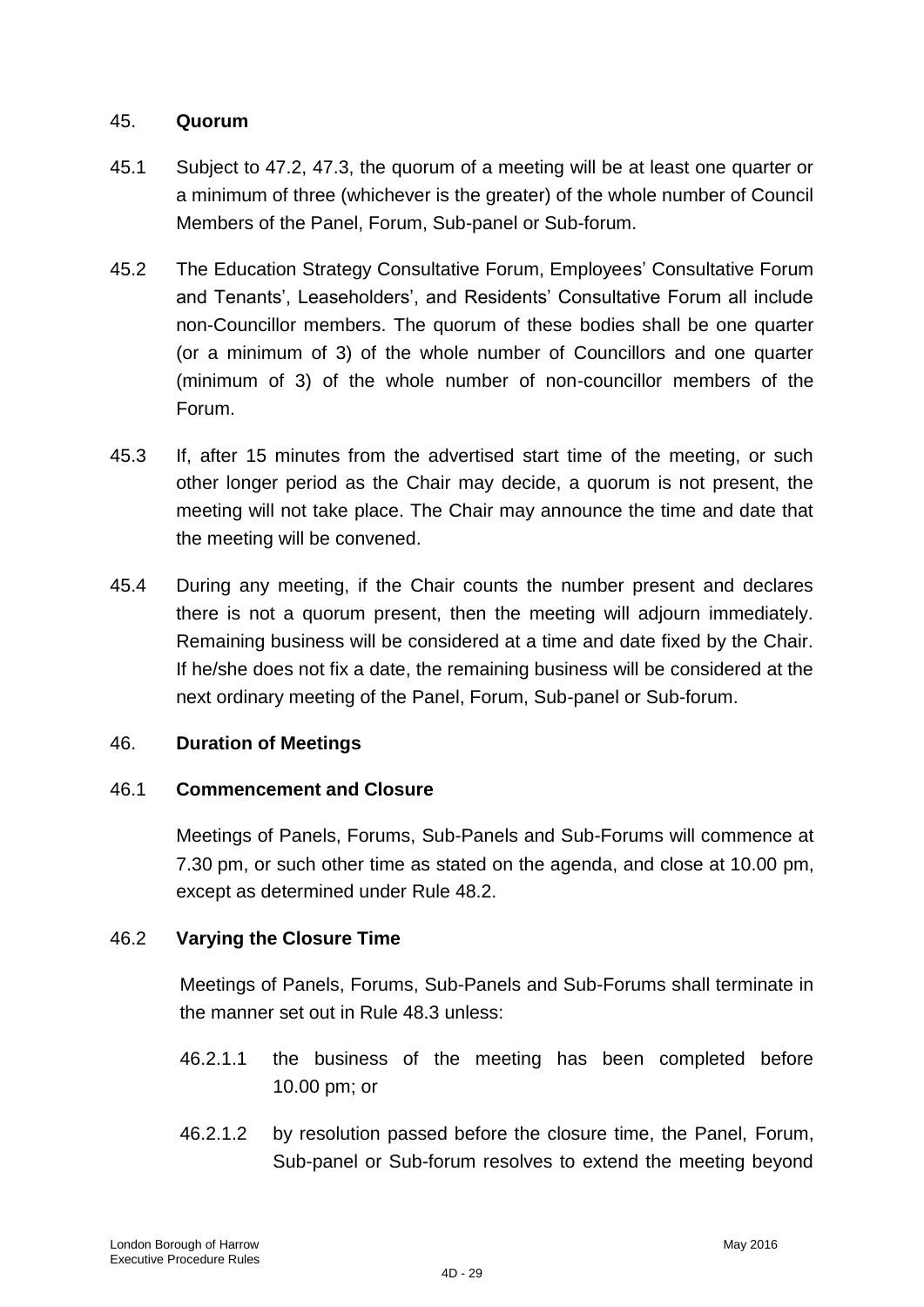that time, in one of the following ways, which must be specified by resolution:

- (a) to continue in the normal manner and complete the business remaining on the agenda; or
- (b) to determine a later time by when the meeting must close and, if the business is not completed by that later time, resolve that it be then put to the vote without debate or deferred to another meeting, as appropriate.
- 46.2.2 For the avoidance of doubt, a meeting may use the provisions within 48.2.1.2 (b) more than once in any meeting, provided that the motion to extend the closure time is moved before the time for the closure of the meeting or before the end of the period by which the meeting has already been extended.
- 46.2.3 In considering whether (a) or (b) above are expedient, the Panel, Forum, Sub-panel or Sub-forum must have regard to not prejudicing third party rights or interests affected by the remaining business on the agenda.

#### 46.3 **Determining Business Upon Closure**

At the time of closure the Chair will advise the Panel, Forum, Sub-panel or Sub-forum that the procedure to terminate the meeting is to be applied.

Any speech commenced and then in progress shall be concluded.

The Chair will put any motion or recommendation then under consideration to the vote without further discussion.

All remaining business before the Panel, Forum, Sub-panel or Sub-forum, including recommendations, and amendments that have already been moved, shall be put to the vote without discussion or further amendment.

#### 47. **Petitions**

#### 47.1 **Presentation of Petitions**

Petitions relating to a function within the terms of reference of a Panel, Forum, Sub-Panel or Sub-forum shall be presented to the appropriate meeting of the Panel, Forum, Sub-Panel or Sub-forum. If the petitioners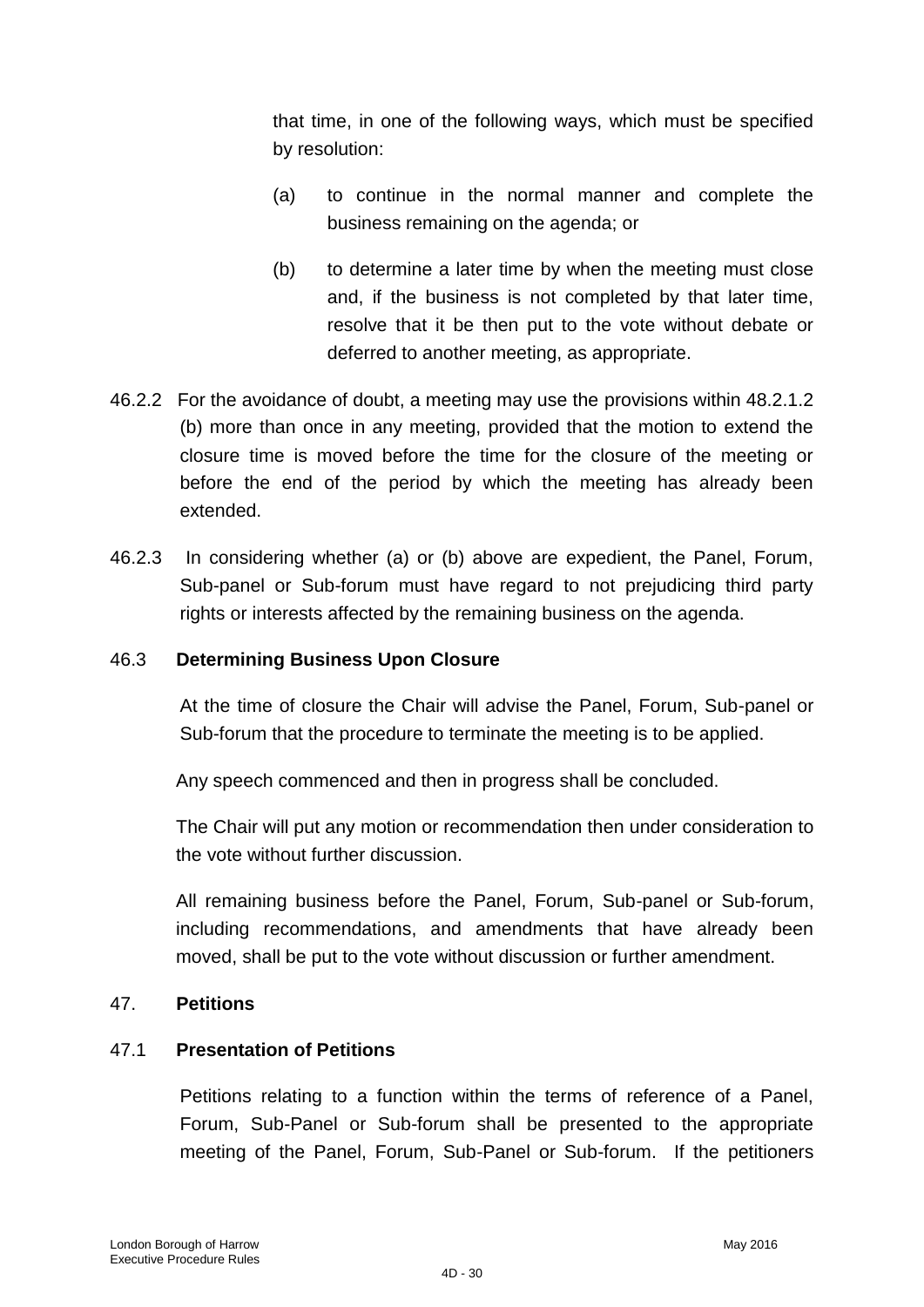request that the petition be presented at a meeting this can be done in the following ways:

- 47.1.1.1 a representative of the petitioners may attend, at the time stated for the start of the meeting, and request to read the petition to the meeting;
- 47.1.1.2 the petitioners may approach a Councillor and ask the Councillor to read the petition on their behalf;
- 47.1.1.3 the petitioners may send the petition to the Monitoring Officer who will arrange for the Chair to read the petition.

The person presenting the petition may only read the terms of the petition and may not make any further comments. That person will have one minute to read the terms of the petition unless the Chair determines that this time limit should be extended or reduced.

## 47.2 **Notice and Consideration of Petitions**

There is no need for any advance notice to be given of the wish to present a petition to a Panel, Forum, Sub-panel or Sub-forum.

## 48. **Deputations**

- 48.1 Any Panel, Forum, Sub-panel or Sub-forum may receive a deputation on any matter appearing on the relevant agenda.
- 48.2 Requests to receive a deputation must be in writing and signed by at least 10 residents or representatives of local organisations or businesses in Harrow. The signatories must clearly state their names and addresses/qualifying business address. The request must explain why a deputation is required.
- 48.3 The request must be given to the Monitoring Officer at least two clear working days before the day of the meeting, although this requirement can be waived by the Panel, Forum Sub-panel or Sub-forum on the grounds of urgency.
- 48.4 The deputation to the meeting must consist of not more than four people. The people nominated to speak should also be signatories to the original written request to make a deputation. All may speak but the total length of the speeches from the deputations must not exceed 10 minutes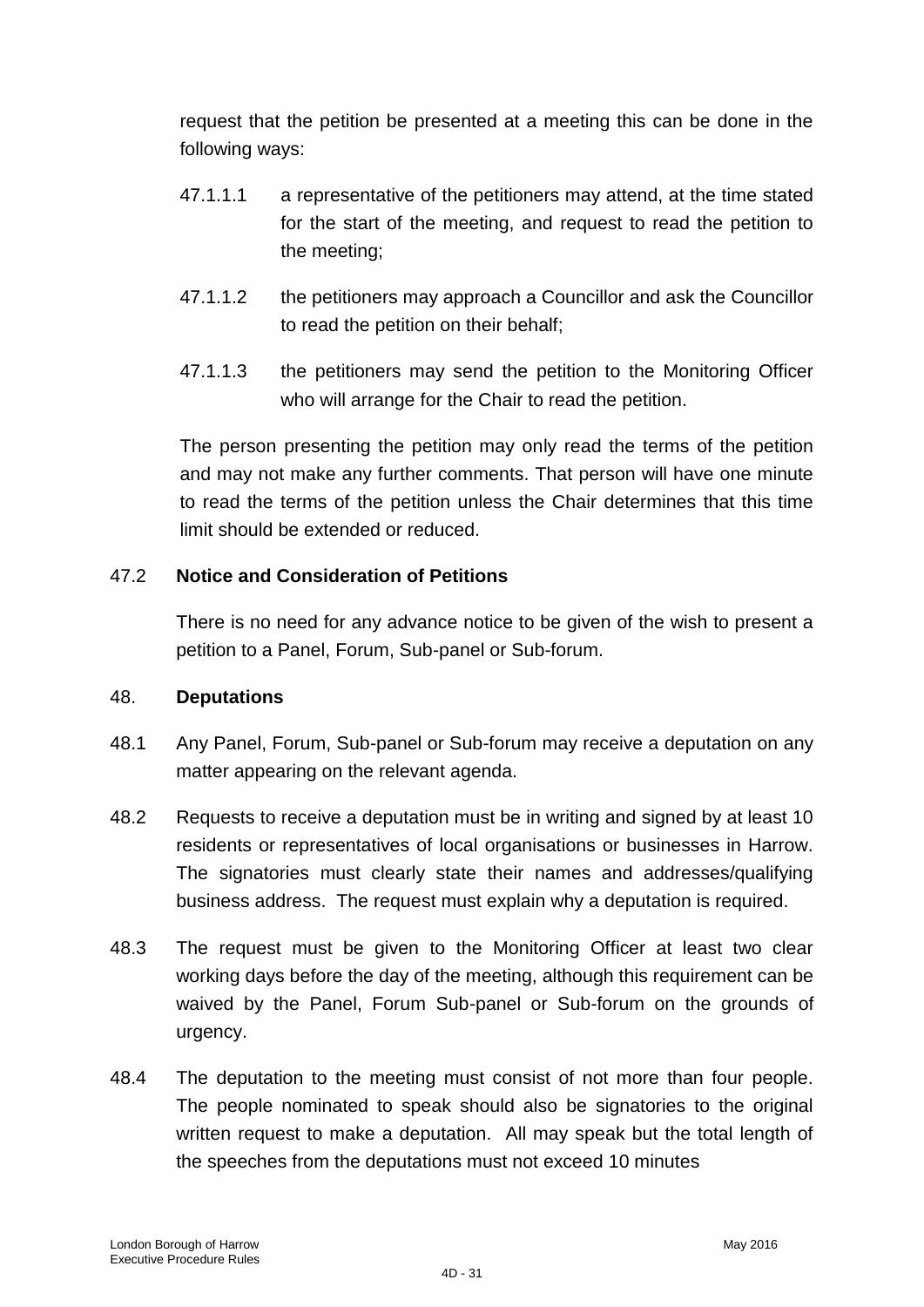- 48.5 The time allowed for questioning of the deputation by Members will be 10 minutes
- 48.6 The deputation shall be heard immediately before the relevant item on the agenda. The Chair has complete discretion to move any items that are subject to a deputation on the agenda.
- 48.7 Subject to 50.8 below, Panels, Forums, Sub-Panels or Sub-Forums shall receive no more than two deputations per meeting.
- 48.8 The Traffic Advisory Panel may hear more than two deputations provided they relate to agenda items on the relevant agenda.
- 48.9 No deputation shall be received by a Panel, Forum, Sub-panel or Sub-forum within 6 months after a deputation has appeared before it on the same or a similar subject.
- 48.10 Members of the Council, co-optees and advisers shall not be signatories to, lead or form part of any deputation.
- 48.11 Members of staff may lead or join deputations only in their capacity as local electors and on issues other than those affecting their employment with the Council.

#### 49. **Public Questions**

#### 49.1 **General**

49.1.1 Members of the public may question Chairs of Panels, Forums, Sub-Panels and Sub-Forums at meetings. Questioners will not be allowed to address the Panel, Forum, Sub-panel or Sub-forum generally on a matter, they may only ask questions relating to matters within the terms of reference of the Panel, Forum, Sub-panel or Sub-forum. Questions relating to individual cases and/or matters relating to staffing and conditions of service will not be permitted.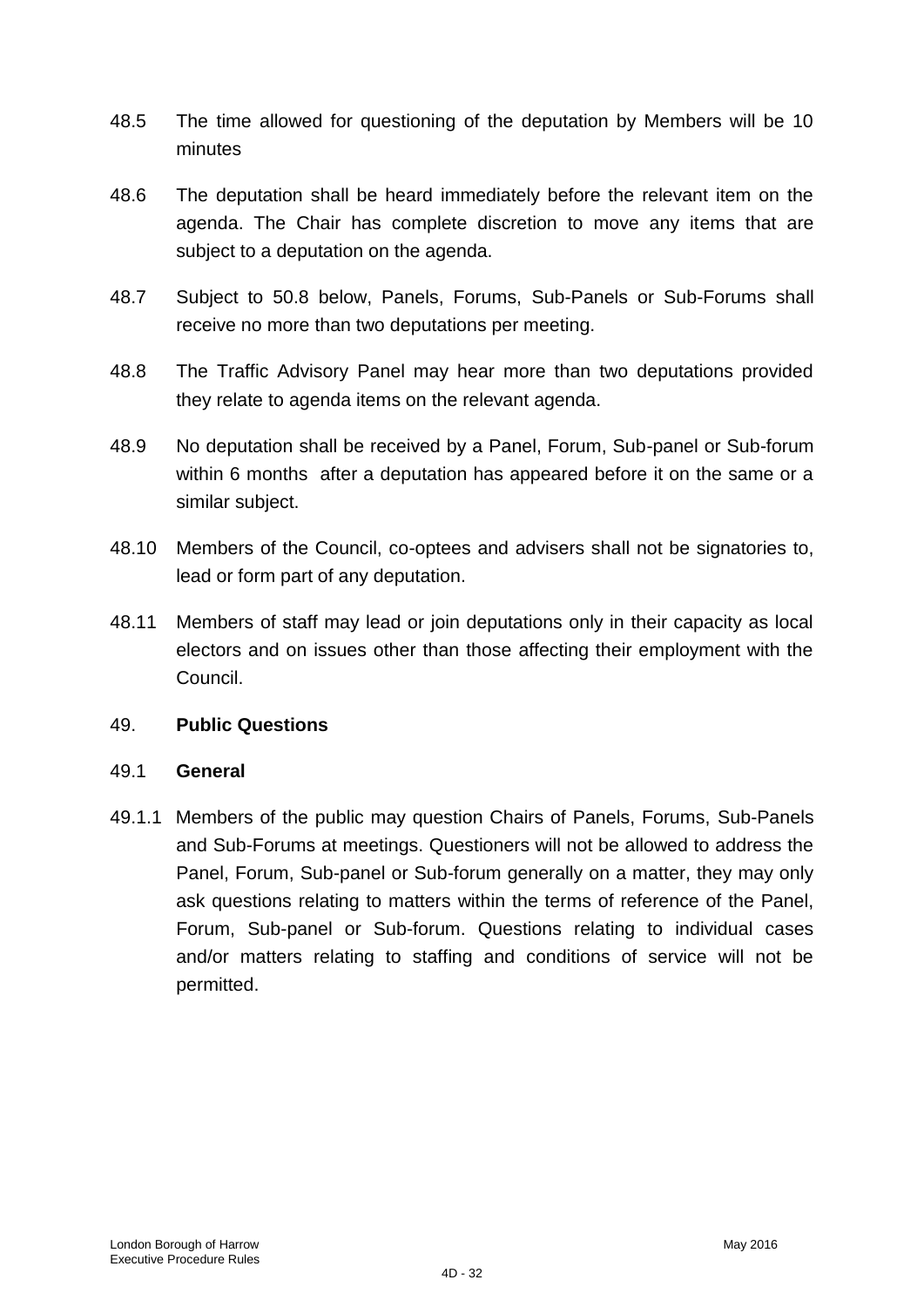### 49.2 **Time Limit for Questions**

49.2.1 There will be a total limit of 15 minutes for the asking and answering of public questions. Once this time limit has been reached, no further questions can be asked but a questioner can complete a question or a supplemental question and the respondent can complete a reply. Unless the Chair permits otherwise, a reply to a question shall not exceed three minutes. If the Member of the Panel, Forum, Sub-panel or Sub-forum answering believes that a longer response is necessary, an oral summary will be given and a full reply shall be completed in writing.

#### 49.3 **Order and Notice of Questions**

- 49.3.1 Questions will be asked in the order notice of them was received, except that the Chair may group together similar questions.
- 49.3.2 A question may only be asked if notice has been given in writing, by fax or by electronic mail to the Monitoring Officer at Democratic Services, Harrow Council, Civic Centre, PO Box 2, Harrow, HA1 2UH or 020 8424 1557 or publicquestions@harrow.gov.uk no later than 3.00 pm two clear working days before the day of the meeting. Each question must be emailed from the questioner"s email address, give the name and address of the questioner and name of the Member or Chair of the Panel, Forum, Sub-panel or Sub-forum to whom it is to be put.
- 49.3.3 The Member of the Panel, Forum, Sub-panel or Sub-forum to whom any question is put may arrange for another Member of the Panel, Forum, Subpanel or Sub-forum to answer on his or her behalf.
- 49.3.4 The Council takes no responsibility for questions which are sent and fail to reach the correct e-mail address, postal address or fax number.

#### 49.4 **Number of questions**

49.4.1 At any one meeting no person may submit more than one question. A questioner will be allowed to ask a supplementary question directly relating to the content of the answer given to the written question. The Chair may reject a supplemental question if it falls within any of the categories in Rule 51.5 below.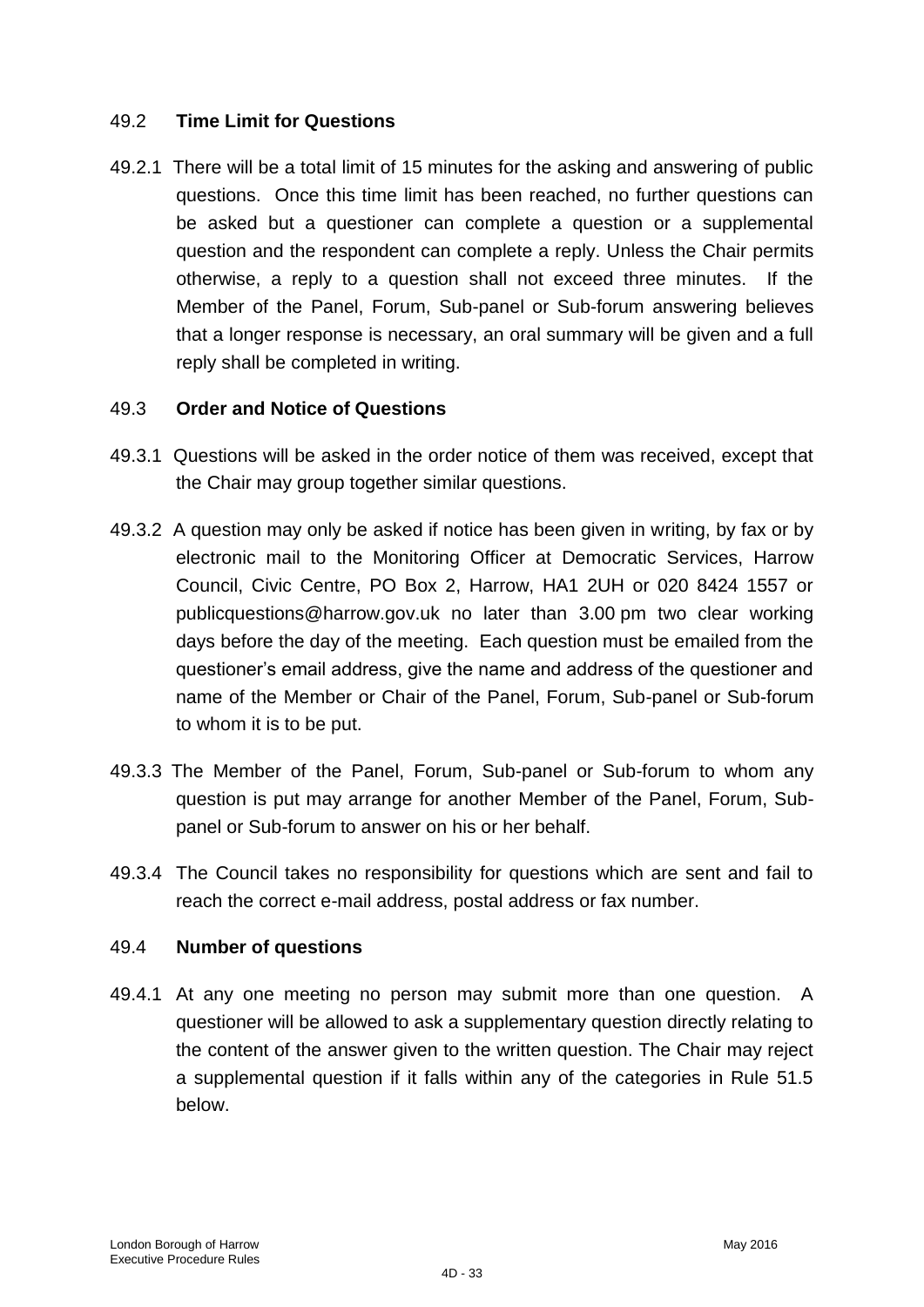### 49.5 **Scope of Questions**

The Monitoring Officer may reject a question if it:

- 49.5.1.1 would risk defamation of an individual or is defamatory, frivolous or offensive; or
- 49.5.1.2 does not relate to a matter to which the Council has powers or duties; or
- 49.5.1.3 does not relate to a matter which affects the London Borough of Harrow; or
- 49.5.1.4 would require the disclosure of confidential or exempt information; or
- 49.5.1.5 is substantially the same as a question which has been put at any meeting of the same Panel, Forum Sub-panel or Sub-forum in the last six months; or
- 49.5.1.6 is within the invalid categories referred to at 51.1 above.

#### 49.6 **Record of Public Questions**

- 49.6.1 The Monitoring Officer will send a copy of the written question to the Member of the Panel, Forum, Sub-panel or Sub-forum to whom it is to be put. If a question is rejected, reasons for rejection will be given to the questioner by the Monitoring Officer.
- 49.6.2 Copies of all valid questions will be circulated to all Members of the Panel, Forum, Sub-panel or Sub-forum and made available to the public at the meeting.

## 49.7 **Asking the Question at the Meeting**

The Chair will invite the questioner to put the question and will respond to the question unless another Member of the Panel, Forum, Sub-panel or Subforum has been nominated to answer on his or her behalf.

If a questioner, who has submitted a written question, is unable to be present, they may ask the Chair to put the question on their behalf.

The Chair may either: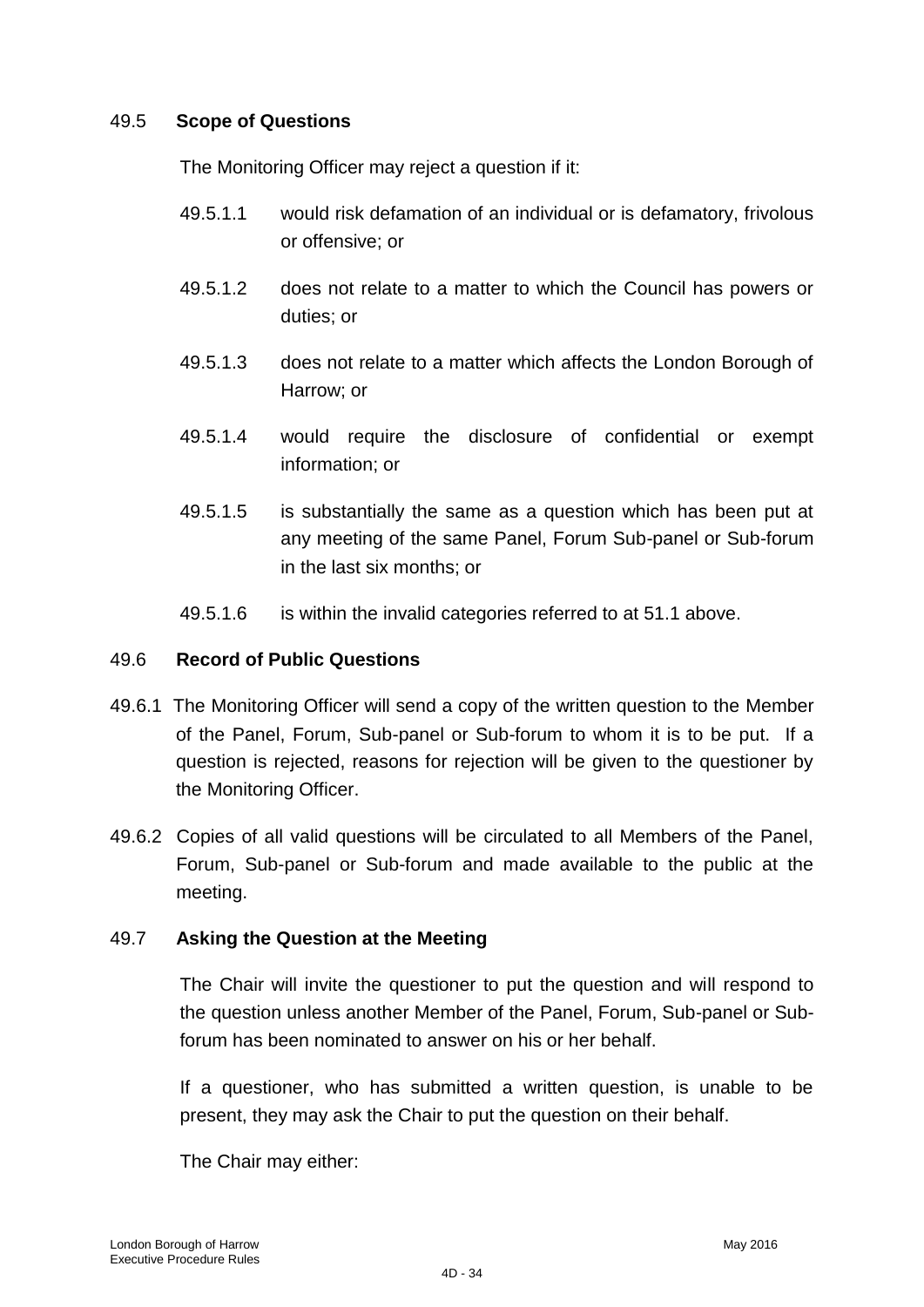- 49.7.1.1 ask the question on the questioner"s behalf; or
- 49.7.1.2 indicate that a written reply will be given; or
- 49.7.1.3 decide, in the absence of the questioner, that the question will not be dealt with.

#### 49.8 **Written Answers**

49.8.1 Any written question, which cannot be dealt with during public question time because of lack of time, will be dealt with by written answer. A copy of any written answer shall be given to the Monitoring Officer who will send it to the questioner and all Members of the relevant Panel, Forum, Sub-panel or Subforum.

#### 49.9 **Reference of a Question to another Body**

49.9.1 Unless the Chair decides otherwise, no discussion will take place on any question, but any Member of a Panel, Forum, Sub-panel or Sub-forum may propose that a matter raised by a question be referred to the Executive, Advisory Panel, Portfolio Holder or other appropriate Committee, subcommittee or panel. Such a proposal will be voted on without discussion.

#### 50. **Voting**

#### 50.1 **Majority**

50.1.1 Subject to Rule 52.2, unless required by Statute or this Constitution provides otherwise, any matter will be decided by a simple majority of those Members voting and seated in the room at the time the question was put. Voting shall be by a show of hands.

#### 50.2 **Special cases**

50.2.1 The Education Strategy Consultative Forum, the Employees" Consultative Forum and Tenants', Leaseholders' and Residents' Consultative Forum all include non-councillors. Voting on any matter shall be by simple majority of those entitled to vote on the item on these Forums, except that no recommendation or reference may be made to the Executive or another Committee or a Portfolio Holder unless it is agreed by a majority of the elected Councillors on the Forum.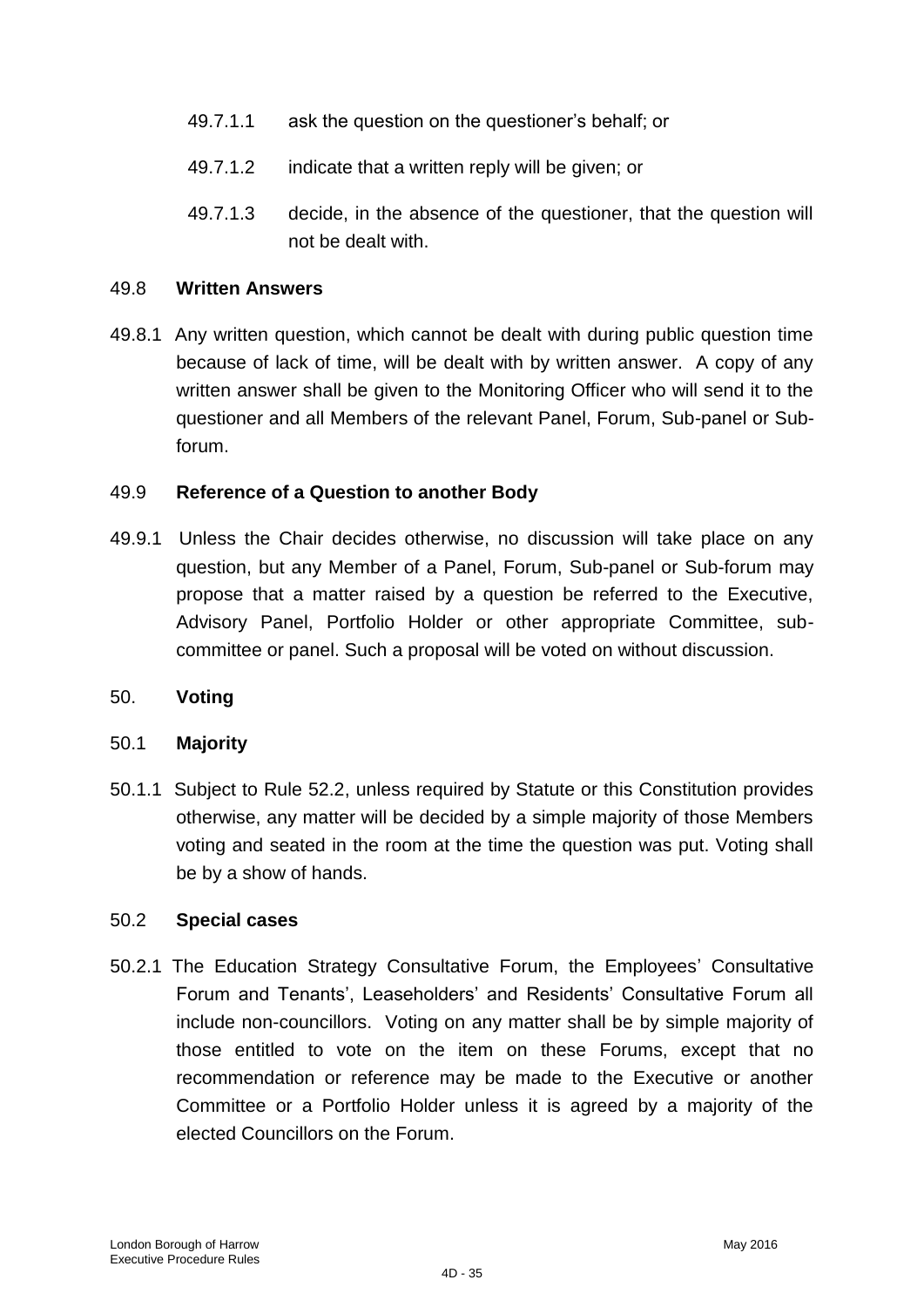### 50.3 **Chair's Casting Vote**

50.3.1 If there is an equal number of votes for and against, the Chair will have a second or casting vote. There will be no restriction on how the Chair chooses to exercise a casting vote.

#### 50.4 **Individual Recorded Vote and Explanation for Vote**

If, immediately before the vote is taken, any Member present at the meeting requests that his or her vote be recorded as voting for or against or not voting, it shall be so recorded in the minutes.

A recording of a vote or abstention in the minutes of the meeting shall be made without explanation save that in cases where it is necessary for the avoidance of ambiguity a brief note may be added at the Member"s request explaining that Member's reason for voting or not voting.

#### 50.5 **Recorded Vote by Roll Call**

50.5.1 If immediately before an ordinary vote is taken three Members present at the meeting demand it, the names for and against the motion or amendment or abstaining from voting will be taken down in writing and entered into the minutes.

#### 50.6 **Voting on Appointments**

50.6.1 If there are more than two people nominated for any position to be filled by a Advisory Panel, Consultative Forum, Sub-panel or Sub-forum and of the votes given there is not a majority in favour of one person, the name of the person having the least numbers of votes shall be disregarded and a fresh vote shall be taken and so on until a majority of votes is given to one person.

#### 51. **Nominated Members**

51.1 Each group(s) shall nominate from amongst their Members on Advisory Panels and Consultative Forums, a Member to be consulted by Chief Officers in the exercise of delegated powers relating to the urgency procedure. (The Urgency Procedure is set out in Part 4 of the Constitution). Nominated members must be full Advisory Panel or Consultative Forum concerned.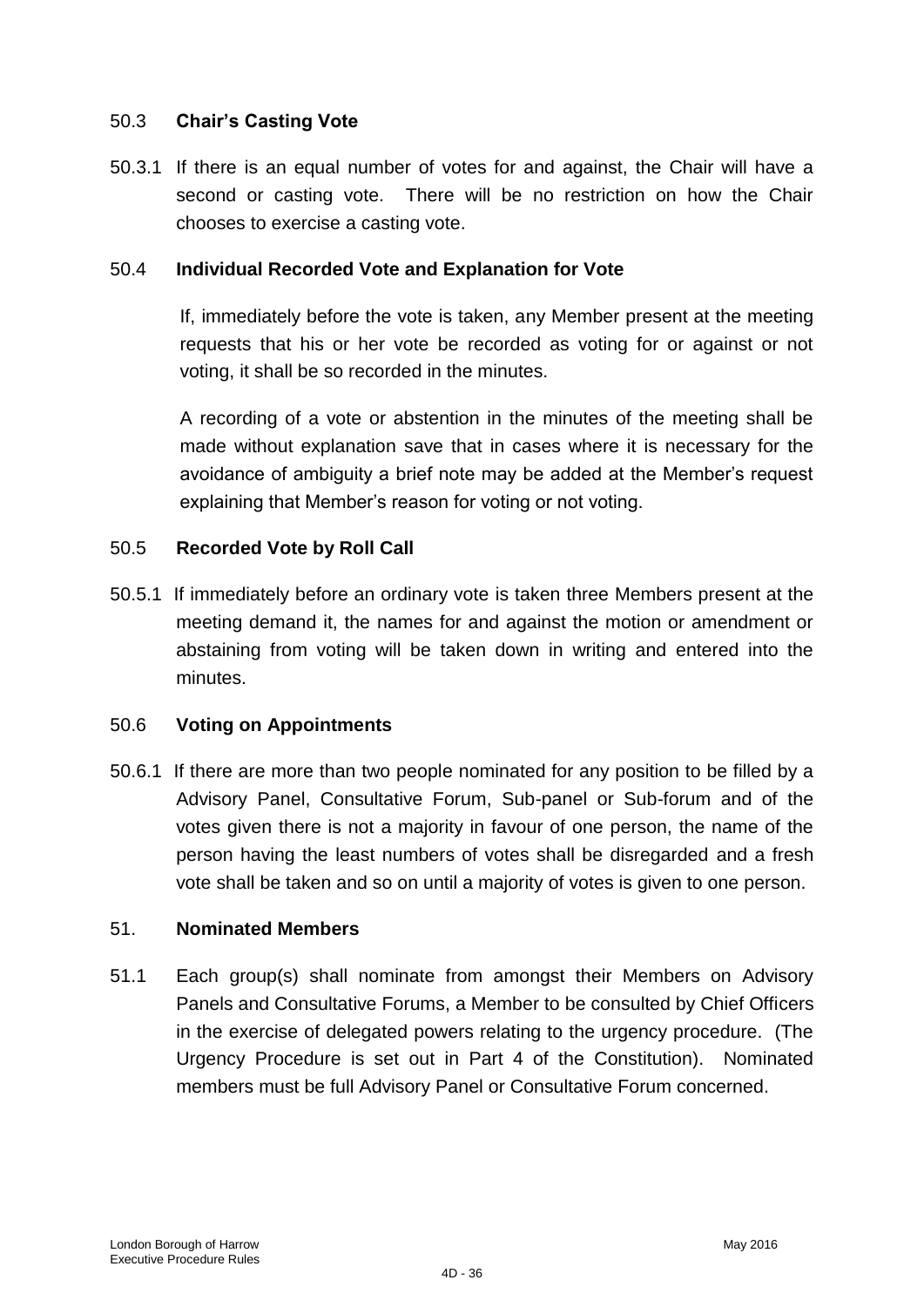### **Delegated Powers of Portfolio Holders**

#### **1. Key decisions**

A Key Decision may not be taken by an individual Member of the Executive unless either it has been delegated to an individual Member of the Executive in accordance with Rule 11.2 or it is a Key Decision on an urgent matter and is taken in accordance with Rule 3 of this Appendix.

### **2. Decision taking by individual Portfolio Holders**

Where a non-key decision is to be made, individual Portfolio Holders may take those decisions in the following circumstances:

# **(i) Matters the subject of an agreed framework, set by the Executive**

Where the Executive has already set a clear framework for a set of decisions, the Portfolio Holder may take that framework forward into implementation.

## **(ii) Matters the Subject of Recommendations**

Where matters have been fully considered by an Advisory Panel or by a Consultative Forum and the Panel or Forum have made recommendations to the Executive, the relevant Portfolio Holder may consider the recommendations and take the decision on behalf of the Authority.

This general power is subject to the following conditions:

 A Portfolio Holder shall not take a decision in respect of any matter that is stated in the terms of reference and delegated duties of the Executive (as set out in Part 3 of the Constitution) to be the responsibility of the Executive as a whole. All such decisions must be taken at a full meeting of the Executive.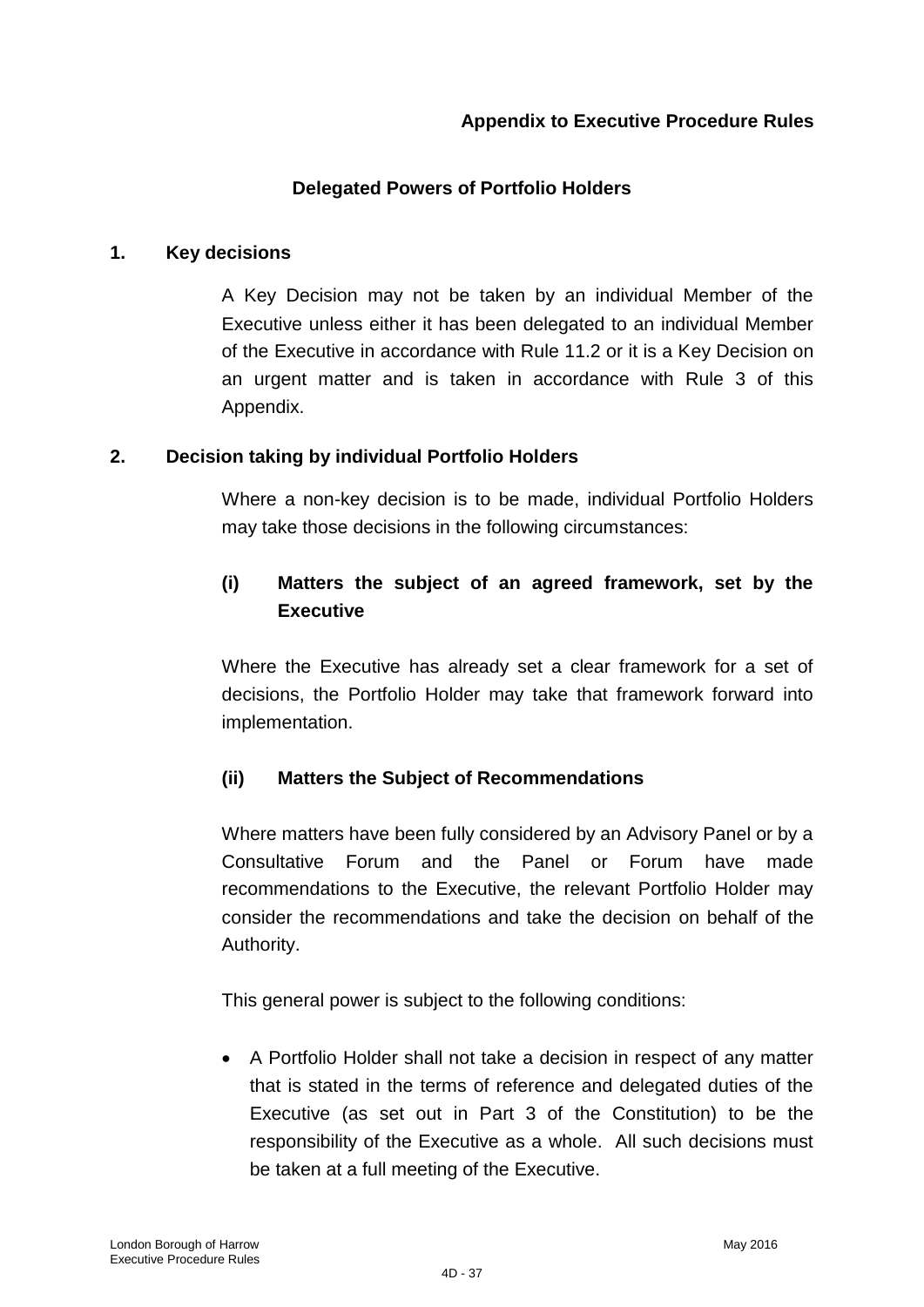- Full consideration being given by the Portfolio Holder to all reports made to the Advisory Panel or Forum and to the minutes, reasons given and options rejected.
- Consideration being given by the Portfolio Holder of the need for further consultation or information before taking the decision.
- The decision of the Portfolio Holder being taken and recorded in full compliance with the Procedural Rules of the Council and the minutes or records of all decisions being published within two clear working days of receipt from the PH of the decision and published on the Council"s website with electronic notification given and no hard copies circulated.
- Where a Portfolio Holder is considering taking a decision, which differs from the recommendation of the Advisory Panel or Consultative Forum, the matter must be referred to the Executive for decision.

## **(iii) Other Matters**

Portfolio Holders may also take decisions, which have not been the subject of a recommendation from an Advisory Panel or Consultative Forum (i.e. on a report from an officer of the Council).

This power is subject to:

- The same conditions as in 2(ii) above; and
- Where the matter is controversial, or potentially controversial, the Portfolio Holder should refer the matter to the full Executive for decision.
- NB The fact that a Portfolio Holder, having considered these rules and guidance, decides to take a decision does not render that decision invalid or improperly taken if the matter is later shown to be the subject of disagreement amongst the Members of the Executive.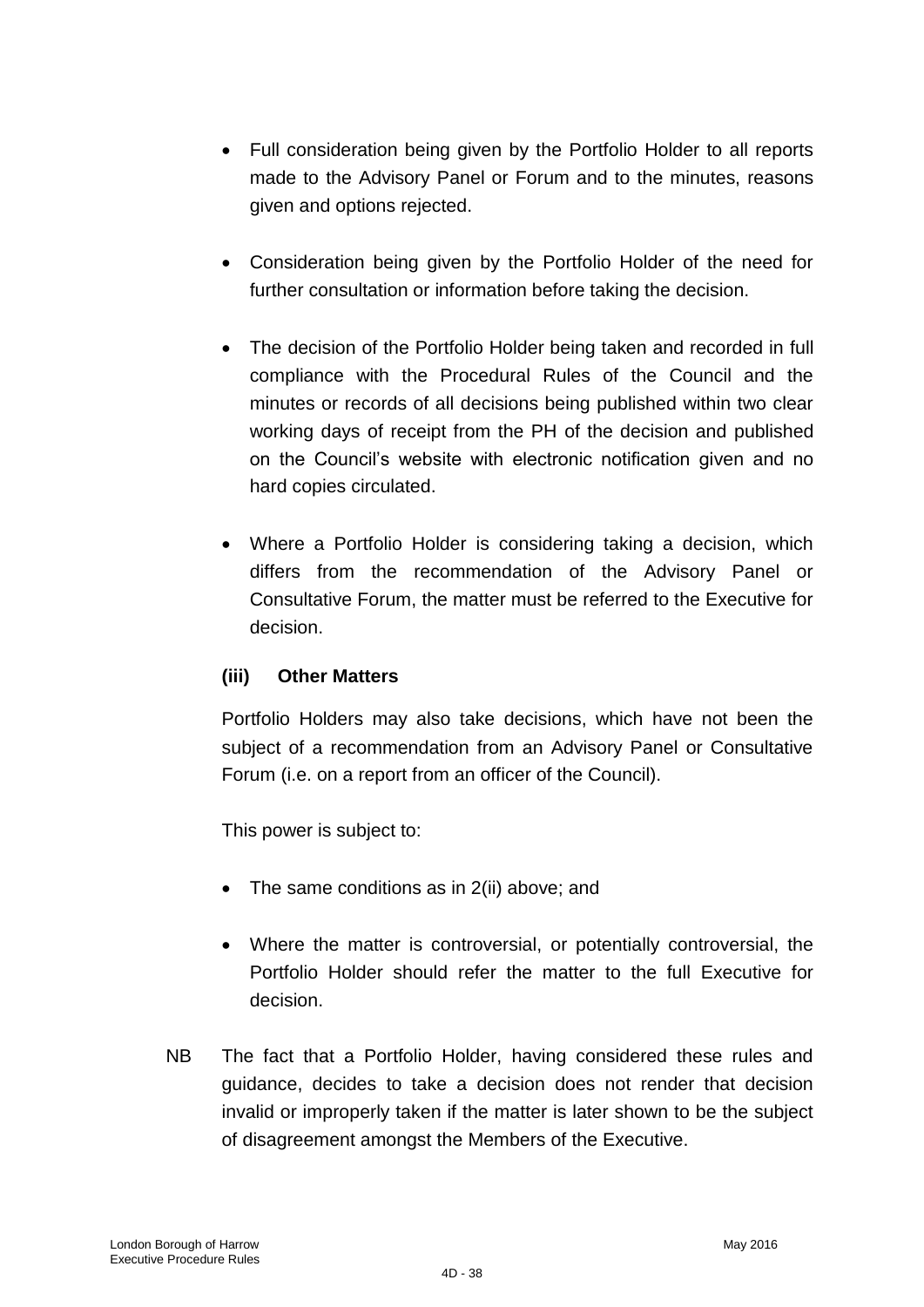## **(iv) Urgent matters (non-key decisions)**

Portfolio Holders may take non-key urgent decisions within their terms of reference, provided the conditions in 2(ii) above are satisfied.

It should be noted that where a decision is deemed to be urgent, and where Procedure Rule 16 of the Access to Information Rules has been followed, that decision will not be subject to the call-in procedure Rules provided the Chair of Overview and Scrutiny Committee agrees.

# **3. Urgent Matters where the Portfolio Holder is not empowered to act (Key Decisions)**

When an urgent decision needs to be taken in circumstances where to wait until the next scheduled meeting of the Executive would be prejudicial to the best interests of the Council, and where a Portfolio Holder is not empowered to act under paragraph (iv) above then:

- The Leader, (or in his/her absence, the Deputy Leader) may, after consultation with the relevant Portfolio Holder, take the decision.
- Before taking the decision, the Leader (or Deputy Leader) must first consider whether the importance of the matter warrants the calling of a special meeting of the Executive.
- The decision must be taken in a way that fully complies with the Procedural Rules of the Council and in particular, if relevant, with the rules relating to "key decisions".
- A copy of the minutes of the decision must be published within two clear working days of the decision and published on the Council"s website with electronic notification given and no hard copies circulated.

It should be noted that where a decision is deemed to be urgent, and where Procedure Rule 16 of the Access to Information Procedure Rules has been followed, that decision will not be subject to the call-in procedure provided the Chair of Overview and Scrutiny Committee agrees.